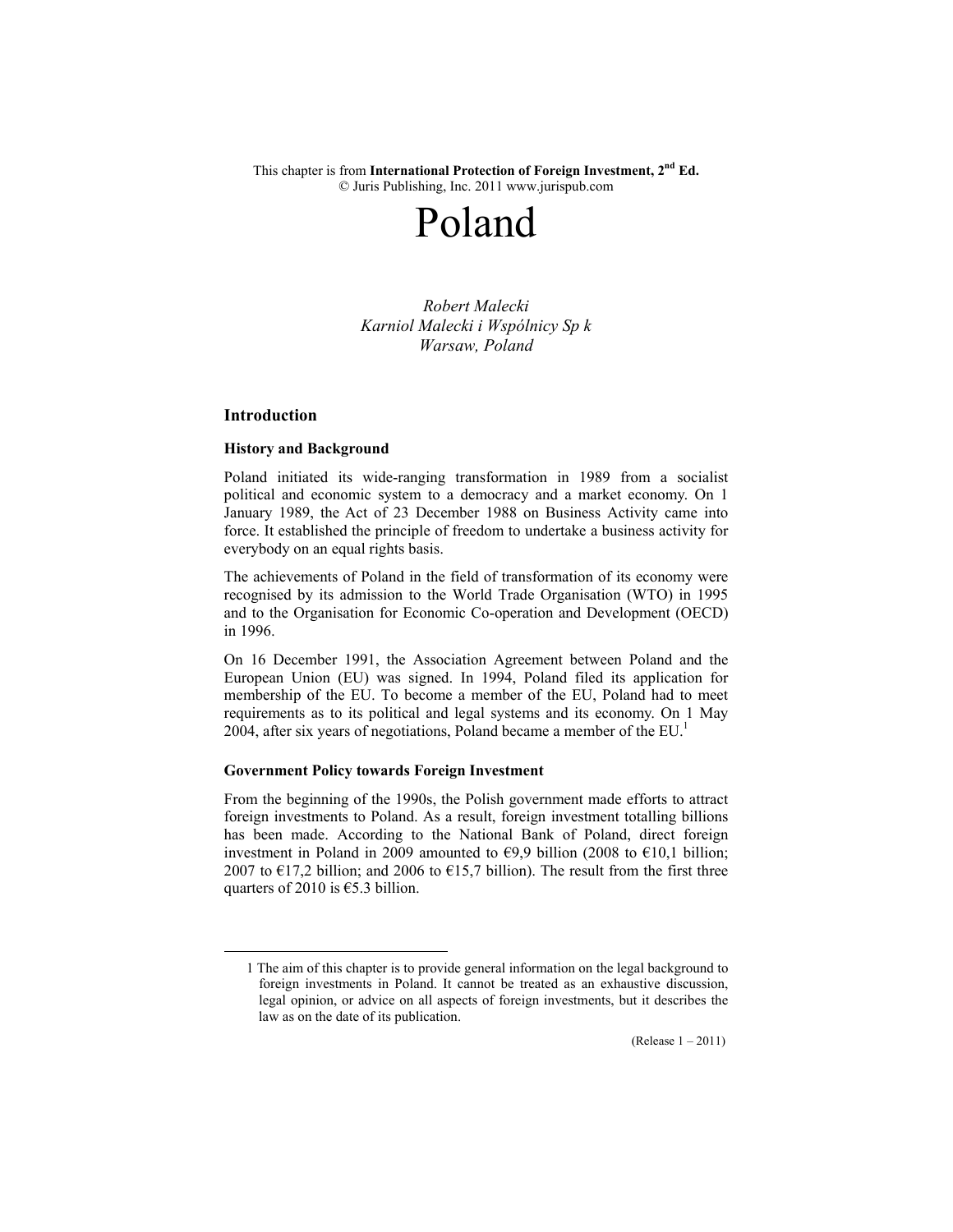To promote investment opportunities and encourage foreign companies to choose Poland as their preferred investment location, the Polish Agency for Foreign Investment (PAIZ) was set up in 1992. In 2003, it merged with the Polish Information Agency (PAI) and the Polish Information and Foreign Investment Agency (PAIiIZ) was created. The Agency not only encourages foreign business entities to invest in Poland, but also offers them help in administrative procedures related to the investment process.

# **Admission of Foreign Investment**

## **Policy with Regard to Admission**

Polish law provides for the principle of freedom to establish and conduct a business activity for anyone on an equal rights basis, and this applies also to foreign investors which undertake business activity in Poland. Exclusions from this general principle are described below. Polish law provides for some limitations as to the legal forms in which foreign investors may operate a business in Poland (see text, below).

Citizens of the member states of the EU, citizens of the member states of the European Economic Area (EEA), and citizens of the countries not being members of the EEA but entitled to benefit from freedom of conducting business activity on the basis of agreements concluded with the European Community and its member states, as well as business entities having their registered offices in such states, may start and conduct business activities in Poland in all forms available for Polish citizens. The rule also applies to foreigners who have obtained permission for permanent residence in Poland, a residence permit for EU long-term residents, permission for a tolerated stay, supplementary protection, a refugee status or a Pole's Charter granted by Poland, or who were given temporary protection within Poland or obtained a stay permit for a definite period in relation to certain circumstances.

Any other foreign person may establish and conduct a business activity in Poland only in the form of a limited partnership, a partnership limited by shares, a limited-liability company, or a joint-stock company, unless an international agreement provides otherwise. Such foreign business entities also can join such partnerships or companies, and acquire or hold shares in them.

A foreign person also may conduct a business activity in Poland through a branch, subject to the principle of reciprocity and provided that internationally ratified agreements do not provide otherwise; this requirement does not apply to business entities from EU member states, of the member states of the EEA but not belonging to the EU, and citizens of the countries not being members of the EEA but entitled to benefit from the freedom to conduct business activity on the basis of agreements concluded with the European Community. A foreign person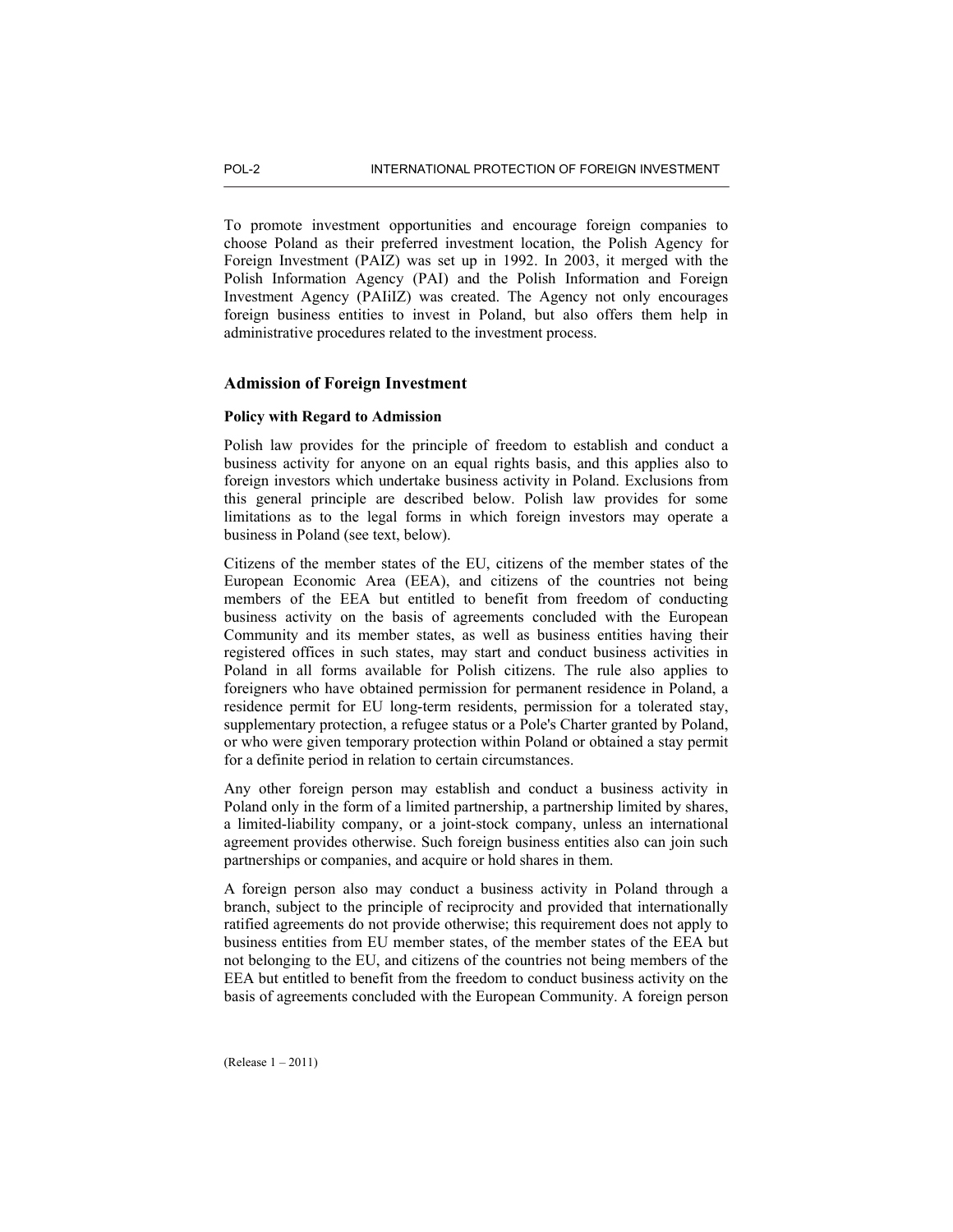may establish a representative office, whose scope of activity is limited to promotion and advertising of the person.

The change of the Act on Freedom of Economic Activity, which entered into force on 31 March 2009, gives the possibility to register business activity (for natural persons and legal persons) by one application covering court, fiscal, insurance, and statistical registration.

#### **Regulation of Admission**

## *Restriction on Foreign Investment*

**Fiscal Legislation.** Business entities with foreign participation are subject to taxation as other business entities in Poland. Taxpayers in Poland are given a tax identification number (NIP) by the competent tax office on application by the taxpayer. In addition, taxpayers of value added tax are obliged to apply to the competent tax office for registration for the purposes of that tax.

Poland has legislation concerning transfer pricing. Business entities in Poland are obliged to inform the tax authorities about transactions with related entities when their value exceeds the minimum amount fixed by law. Moreover, business entities also may be requested by tax authorities to prepare and supply information on transactions with other entities under certain circumstances.

**Labour Legislation.** Entitled to work in Poland are the following foreigners:

- Citizens of EU member states:
- Citizens of EEA member states:
- Citizens of countries not being a party to the agreement on the EEA, but entitled to benefit from the liberty of the movement of persons on the basis of agreements concluded by those countries with the European Communities and its members;
- Members of families of the foreigners mentioned above.
- Those who have obtained permission for settlement;
- Those who hold a residence permit for EU long-term residents in Poland;
- Those who have approval for tolerated residence, enjoy supplementary protection, or have a "refugee" status in Poland;
- Those benefiting from temporary protection in Poland; and
- Holders of work permits lawfully residing in Poland (e.g., holders of a Polish visa, and holders of a visa issued by another country of the Schengen Area). However, some foreigners are released from the obligation to obtain the work permit (e.g., those entitled to reside and work in another country of the EEA or Switzerland employed by an employer having its registered office in these countries and temporarily posted to Poland in order to provide services).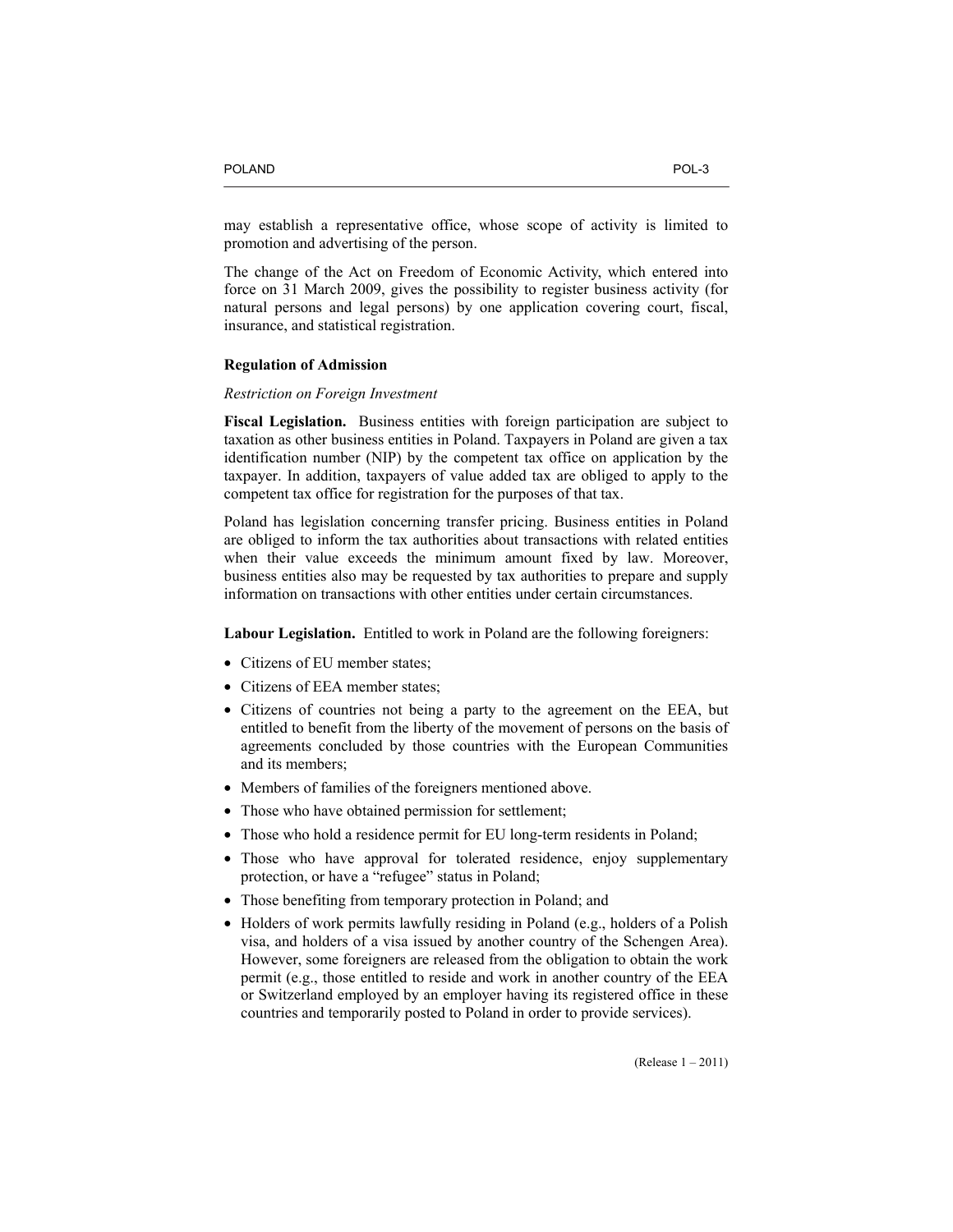The law does not require a fixed level of employment of local staff but, as a general rule, permissions for work for foreigners are granted after consideration of the situation on the local labour market. The requirement to consult the possibility to employ local unemployed people does not apply to certain groups of foreigners, for example, to citizens of Belarus, Georgia, Moldova, Russia, and Ukraine. The law also provides for some indirect obstacles in hiring foreign staff in Poland in that at least two members of the management board of a bank or insurance company should speak Polish.

**Requirements of Local Collaboration.** The law does not require foreign investors to collaborate with Polish citizens or business entities when establishing or carrying on a business activity; thus, there is no necessity to establish a joint venture with a Polish national or business entity.

**Capitalisation Requirements.** There are no special capitalisation requirements for foreign investments, but the general requirements as to the minimum share capital of a partnership or company apply and are:

- A limited-liability company, PLN 5,000;
- A partnership limited by shares, PLN 50,000; and
- A joint-stock company, PLN 100,000.

In addition, the law may provide for higher amounts of minimum capital for companies conducting some specific business activity, such as banking, insurance, pension, investment funds, or gambling.

**Environmental Protection Requirements**. A business entity's duties with respect to environmental protection result from Polish national ecological policy, as well as the implementation of European law in that field. The most important laws are the Act of 27 April 2001 Law on Environmental Protection, the Act of 18 July 2001 on Water, the Act of 27 April 2001 on Waste, and the Act of 16 April 2004 on Preservation of Nature.

Polish environmental protection law has some general duties which also apply to business entities. Everyone who undertakes an activity which may have a harmful effect on the natural environment is obliged to prevent such effect. Those who cause harm to the natural environment will bear the costs of the eradication of such harm.

The developer must prepare and submit the environmental impact assessment report containing the relevant information before the competent authority issues the decision on environmental impact. An environmental impact assessment proceeding is a separate proceeding. It must be carried out before the developer applies for the decision concerning the intended investment.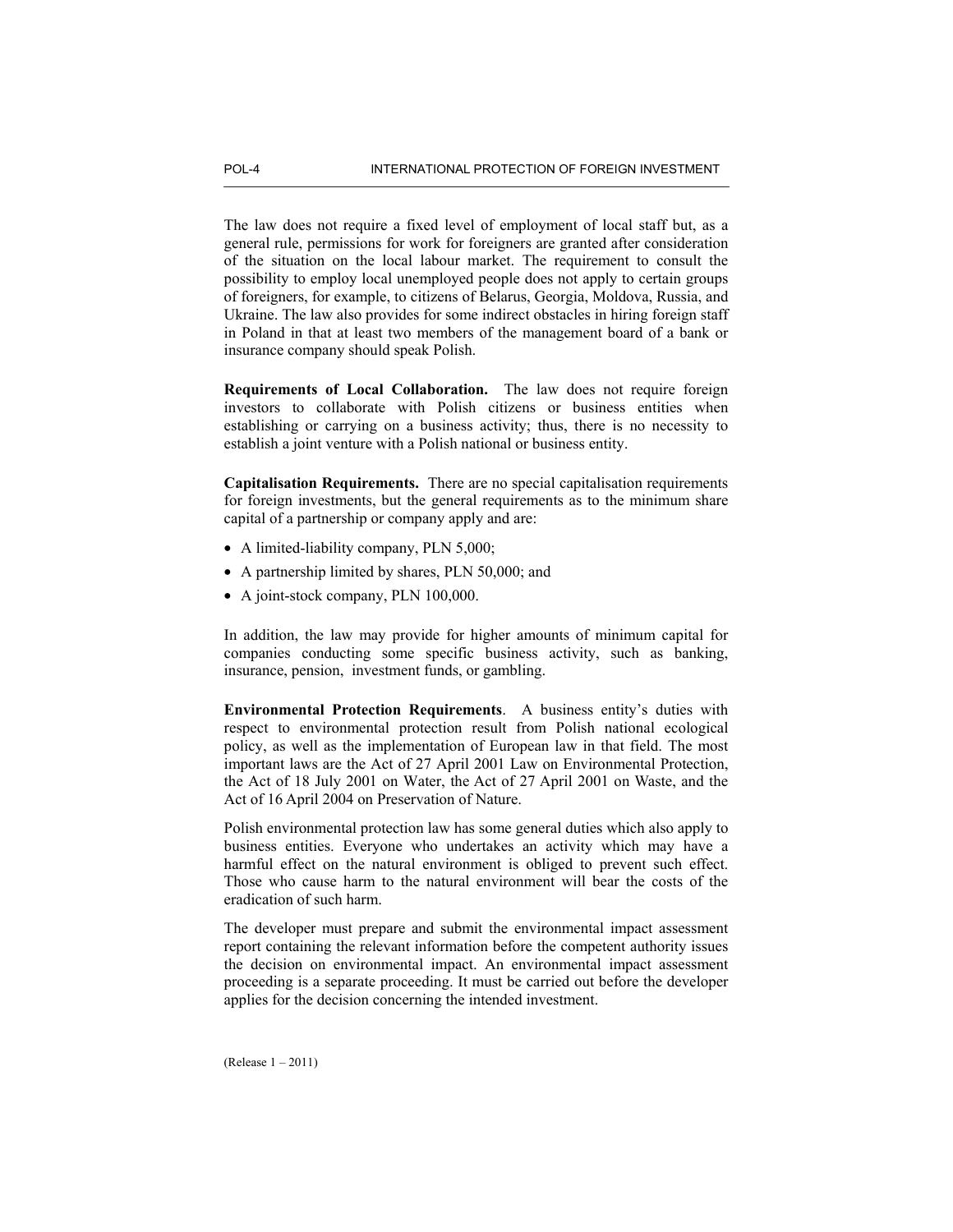Some types of business activities that have an impact on the environment require permissions. Exploitation of installations causing emission of gas or dust into the air, entry of sewage into water or soil, and production of waste are subject to special permission, if required. The Law on Environmental protection provides permissions for:

- Emitting gas or dust into the air;
- Allowing sewage into the water or soil; and
- Producing waste.

The Law also provides for an 'integrated permission', ie, one that covers business activity that may cause significant pollution of the environment as a whole or its particular elements. There also are two Acts of 11 May 2001 which deal with packaging and duties of business entities in that area, which have a significant influence on business activity in Poland. The Act on Packaging and Packaging Waste establishes return, collection, and recovery systems for packaging and defines various duties of producers, importers, and sellers of products in packaging itself.

The Act on Corporate Obligations in the Area of Managing of Certain Waste and on the Product and Deposit Charges introduces a system of product charges payable by producers and importers of products in packaging which have failed to reach the required levels of recovery and recycling of packaging waste. This system introduces producers' responsibilities and is designed to minimise the environmental impact of packaging.

**Export Target Requirements.** The law does not impose requirements concerning export targets of an intended investment with foreign participation. All business entities operating in Poland, including those with foreign participation, enjoy equal rights in the field of international trade.

They are subject to the same duties with regard to administrative procedures concerning the export of goods and services. However, the export of some goods (eg, weapons or technology which can be used for military purposes) requires permissions.

**Local Equity Requirements.** As a general rule, foreign investors are allowed to participate in investment projects in Poland on the basis of 100 per cent foreign equity. No local equity is required.

Nonetheless, the law governing business activity in a specific field may provide that such activity can be run by an entity with its registered office in Poland, in which foreign participation does not exceed a prescribed level. For example, a licence for dissemination of radio and television programmes may be granted only to an entity with its registered office in Poland and in which foreign participation does not exceed 49 per cent.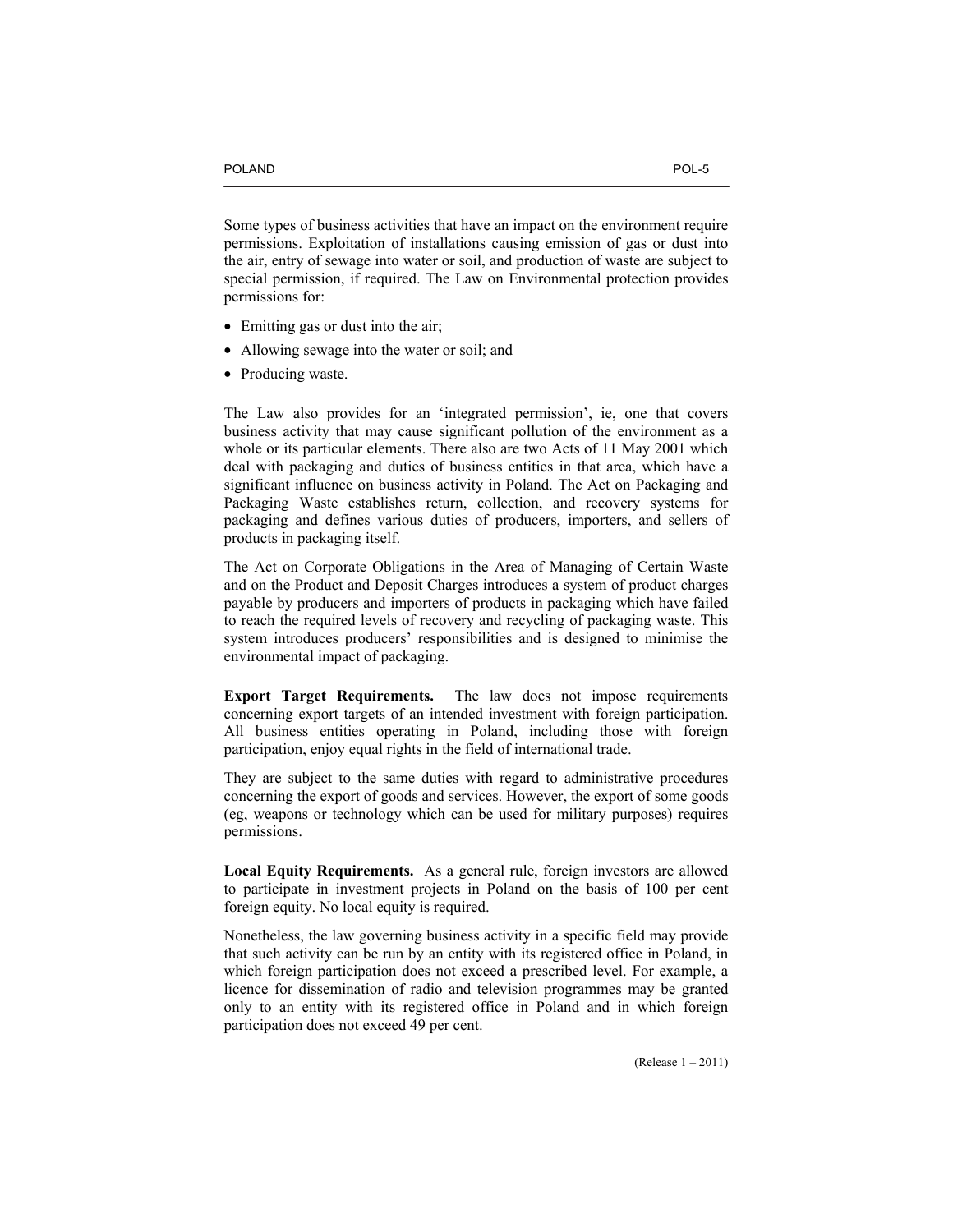**Restrictions Based on Public Policy or Public Health.** Under article 22 of the Constitution, limitations on the freedom of business activity may be imposed only by an act of parliament and only because of vital public interest. Under the Act of 2 July 2004 on Freedom of Economic Activity, freedom of business activity in fields which have particular importance because of safety of the state or its citizens or other vital public interest may be limited by the requirement to obtain a concession, authorisation, or registration in the register of regulated activity. At present, concessions are required for the following business activities:

- Prospecting for or exploration of mineral deposits, extracting minerals from deposits, bulk storage of substances, and storing waste in rock mass, including in underground mine workings;
- Manufacture of and trading in explosives, arms, and ammunition, and products and technology for military or police purposes;
- Manufacture, processing, storing, transmission, distribution, and trading in fuel and energy;
- Protection of persons and property;
- Broadcasting of radio and television programmes;
- Air carriage; and
- Running a casino.

A business entity intending to start business in a field subject to a concession may apply for a promise to issue a concession (*promesa*). As a general rule, during the validity of the promise, granting of a concession for the performance of the business activity specified in the promise may not be refused.

The scope of regulated activity is far broader and covers activity in the field of telecommunication, production of alcoholic beverages, tourist services, post services, organising professional sport competitions, running vehicle inspection stations, and road transport. In order to conduct a regulated business activity, a business entity has to register with the given register of a regulated business activity. The competent authority registers the business entity on the ground of a declaration made by this entity saying that it fulfills the requirements of conducting such a business activity. The registration does not require any kind of authorisation.

If a business activity is performed by foreign business entities through their branches or representative offices in Poland and a given branch or representative office seriously infringes Polish law or threatens the security or defence of the state, protection of state secrets, or other vital public interest, the competent Minister can issue an administrative decision prohibiting the pursuit of that business activity.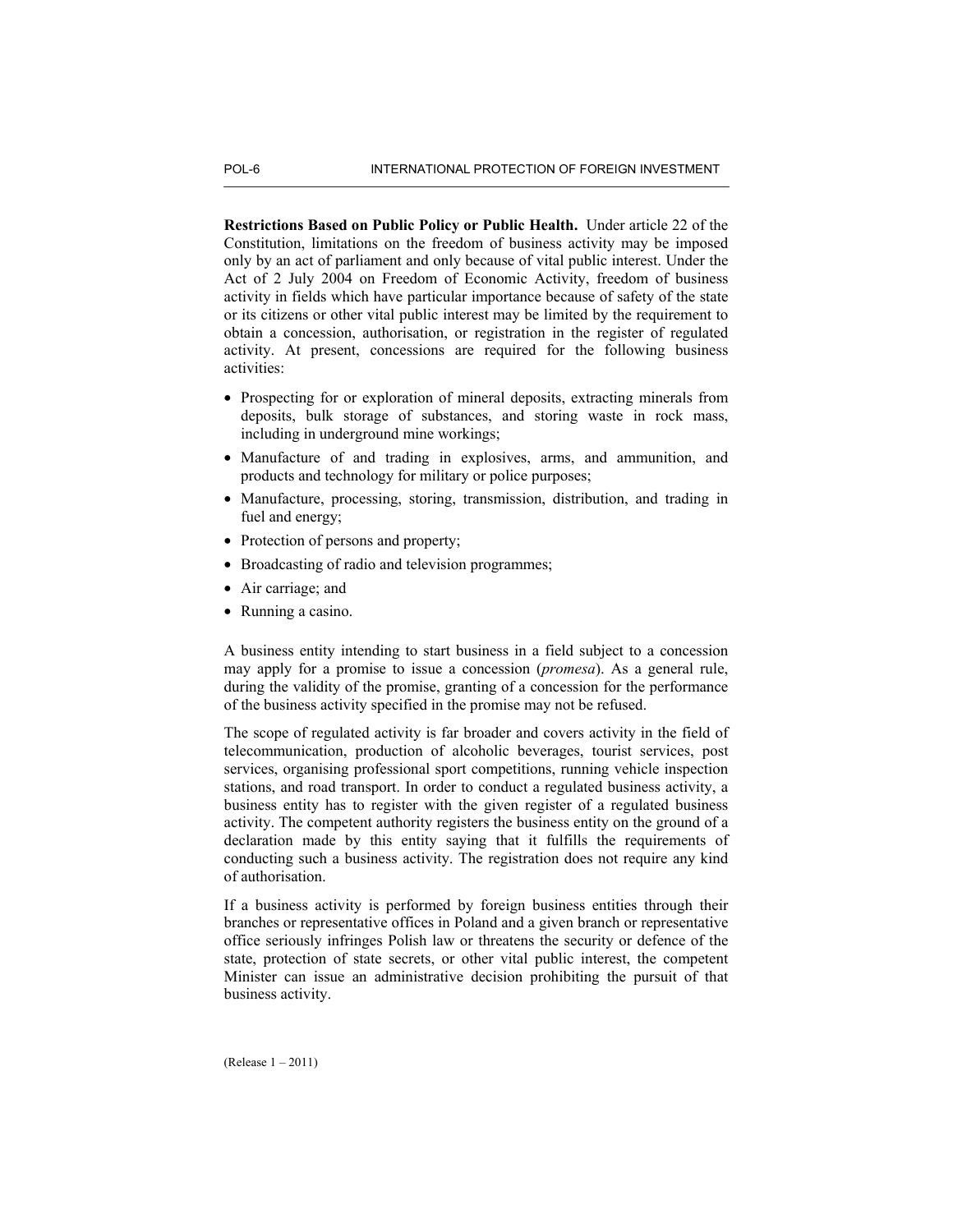## *Incentives for Investment*

**Guarantees against Expropriation.** Under article 21 of the Constitution, expropriation is permitted only for public purposes and in exchange for fair compensation. This rule applies to any property located in Poland regardless of the state of origin of its proprietor.

In addition, Poland is a party to 61 bilateral agreements concerning protection of foreign investment, providing that investments made by business entities from a contracting state will be treated fairly and on a basis equal to that of domestic investments in the other contracting state. The agreements provide additional requirements which must be met to justify expropriation, including additional provisions concerning the currency in which compensation must be paid and its transfer (see text, below)

**Income Tax and Profits Relief.** The law does not provide for any general exemptions from income tax for investors except for those entities which invest in Special Economic Zones. Such entities may be eligible for the exemption from PIT or CIT on conditions determined in the Personal and Corporate Income Tax Acts, as well as from the exemption from real estate tax.

**Depreciation Allowance.** Buildings, premises constituting separate real property, machinery, equipment, means of transport, and other assets intended for use exceeding one year which a taxpayer uses for purposes related to a business activity may be subject to depreciation allowance.

Depreciation allowance applies only to assets owned or leased by the taxpayer. The tax law provides also that some rights, especially intellectual property rights, may be subject to depreciation allowance. To take advantage of the depreciation allowance, the relevant assets need to be listed in a separate schedule of fixed assets for inspection by the tax authorities.

**Customs Duties Relief.** After Poland's accession to the EU, there are no customs duties at internal EU borders, and Poland exercises a uniform EU system for taxing imports.

**Revaluation of Assets.** The Act of 29 September 1994 on Accounting permits the revaluation of assets, and it defines the requirements for and consequences of such operation.

**Tax-Free Interest on Loans.** Interest on loans paid to an entity which does not have a residence or registered office in Poland is subject to taxation in Poland at 5 per cent income tax rate unless a double-taxation avoidance treaty provides otherwise. The entity paying the interest is liable for the deduction and remittance of the tax.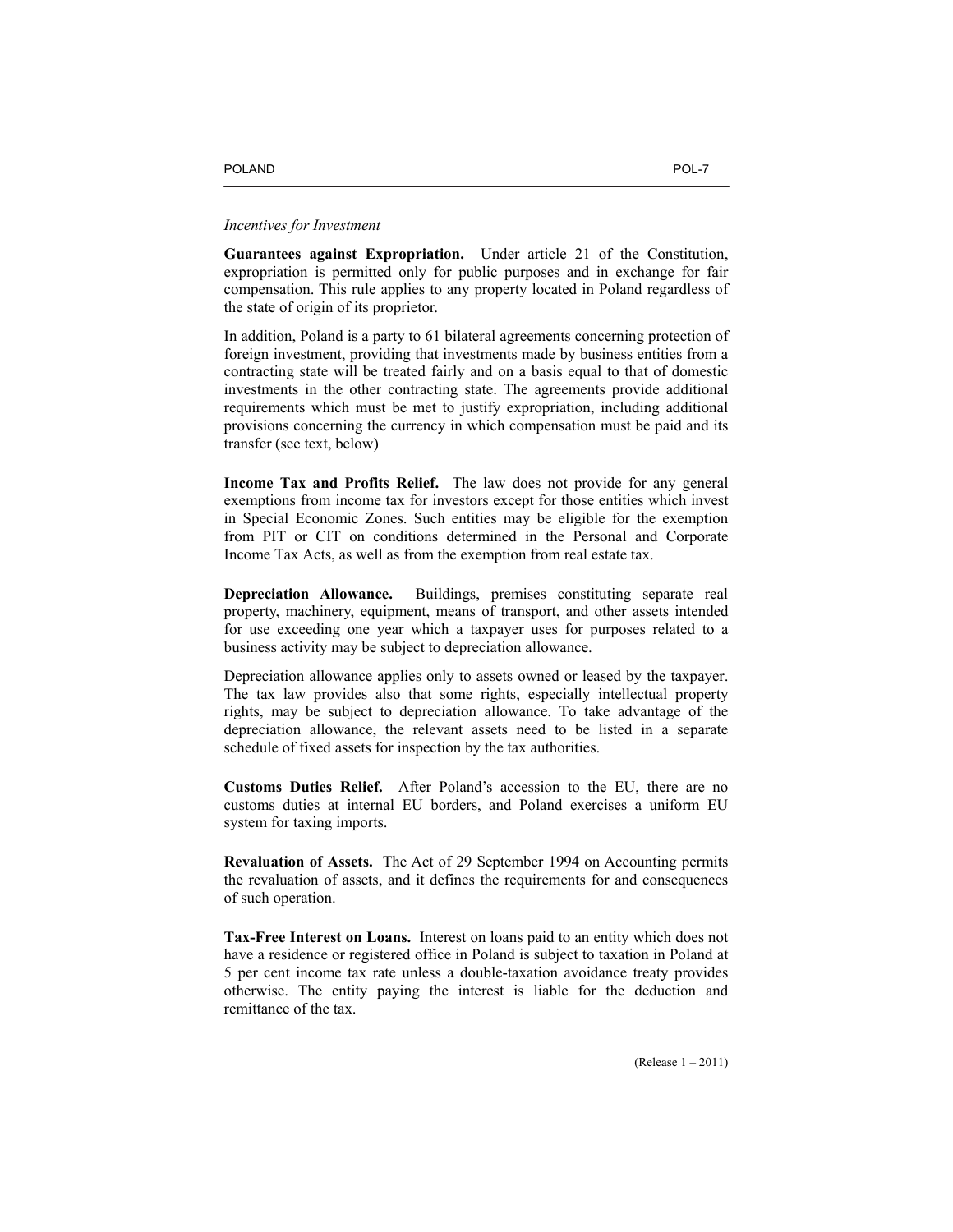**Income Tax-Free Salary for Technicians.** Natural persons residing in Poland are liable to tax on their entire income coming from Polish or foreign sources (unlimited tax liability).

Other natural persons are liable to tax only on income derived within Poland (limited tax liability) as income from:

- Work performed within Poland on the basis of a service contract, employment and co-operative employment contract, or activity executed carried on personally, regardless of the place of payment of remuneration; and
- Business activity conducted within Poland.

**Remittance of Profits.** Foreign investors are generally allowed to transfer abroad the whole profit gained from investment in Poland. No permission is required. Obviously, the general requirements of Polish law, like those concerning remittance of dividends by Polish commercial companies or tax duties, will apply. Provisions of double-taxation avoidance treaties also must be respected. The profits from dividends are in general subject to taxation at 19 per cent income tax rate, but in certain cases no tax has to be paid.

**Financial Support for Foreign Investments.** The rules and the procedure for awarding state aid are determined in the Act of 30 April 2004 on Proceedings in the Cases Concerning State Aid. State aid under the Treaty on the Functioning of the European Union is defined as an aid which:

- Is granted by the state or from the state's funds;
- Is granted on more attractive terms than market terms;
- Is selective in nature (it privileges a selected business entity or entities, or production of specific goods); and
- It threatens or distorts competition and affects trade among EU member states.

The European Commission is the sole competent authority to determine compliance under EU law. Any type of aid granted to business entities by central and local government agencies on the basis of individual applications or aid schemes must be notified to the European Commission. Until the Commision's approval, the aid may not be granted. *De minimis* aid, ie, support of up to  $\epsilon$ 200,000 (for the road transport sector 100,000  $\epsilon$ ) granted to the business entities within three consecutive years, and aid granted on the basis of group exemptions, are an exception.

Between 2007 and 2013, Poland will receive a great injection of investment. The EU has granted Poland more than  $\epsilon$ 67 billion. From 2007–2013, business entities may obtain support from a variety of programmes. Special Economic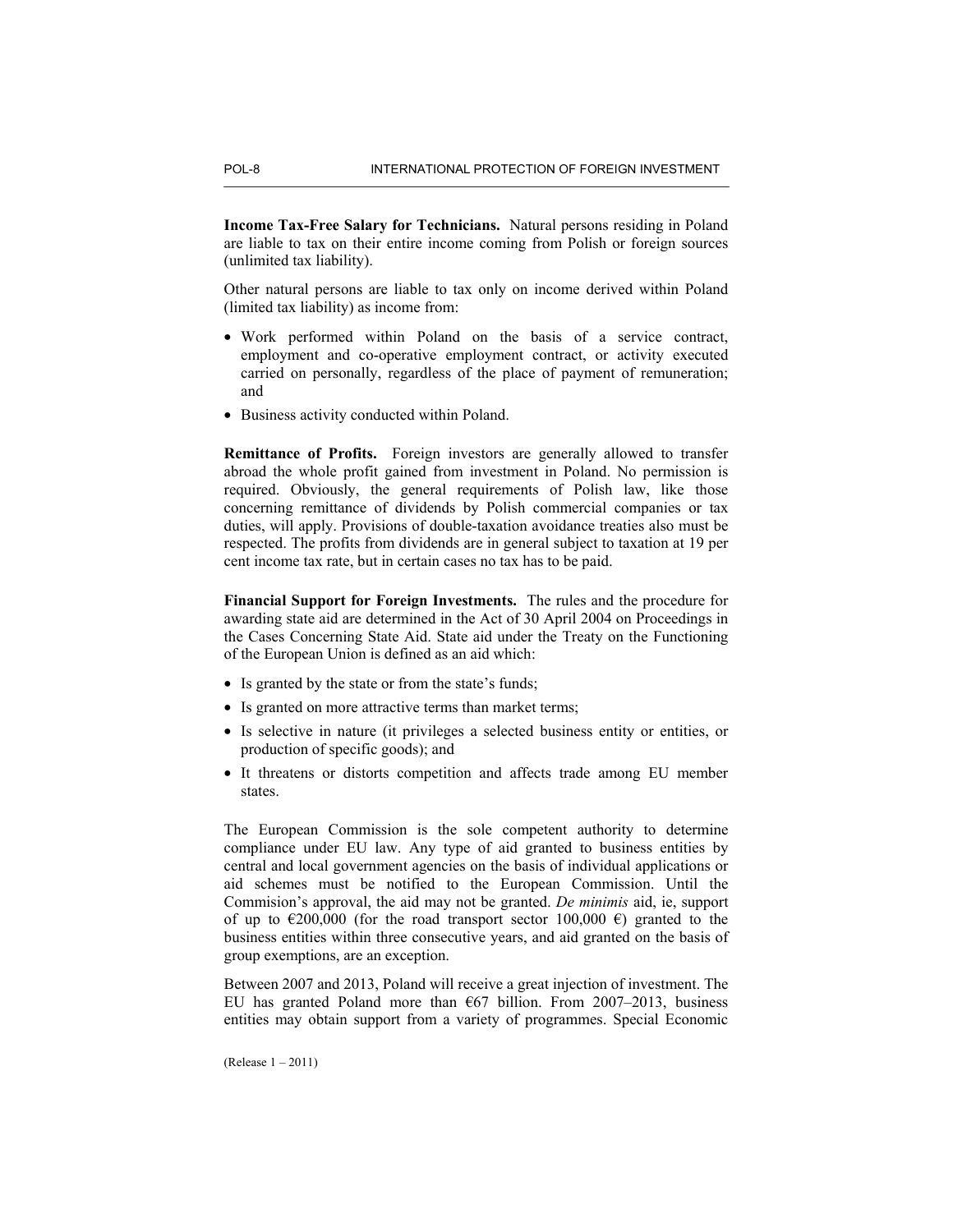Zones (SEZ) also are an example of real support for foreign investment. SEZ are regulated by the Act of 20 October 1994 on Special Economic Zones. SEZ are uninhabited parts of Polish territory within which a business activity may be conducted. There are 14 SEZ in Poland, each of them consisting of several subzones.

A business entity may conduct economic activity in Special Economic Zones upon receipt of a permit granted by the Minister of Economy. Business entities which conduct their business activity in SEZ may be eligible for the following incentives (except tax incentives, which are described above):

- Ability to benefit from using and managing the assets placed within the zone when the administrator of the SEZ is an owner or a dependent possessor;
- Ability to manage the production devices, equipment, and assets when the manager of the SEZ is an owner or a dependent possessor, in a manner facilitating conducting of business activity within the SEZ; and
- Ability to benefit from promotional activities concerning initiating and conducting a business activity performed by the administrator of the SEZ.

## *Exclusions*

**National Security.** Foreign investors may face some limitations in conducting their business in Poland in the interest of national security, defence of the state, protection of state secrets, and other matters of vital public interest.

Circumstances may allow the Minister of the Economy to issue an administrative decision prohibiting the pursuit of a business activity by a foreign business entity through its branch or representative office in Poland. National security interest may require the need to obtain permission for some activities or involve a ban on trading some goods with certain countries for both Polish nationals and foreign investors.

**Sectors Reserved for Nationals.** There are various posts for which only Polish nationals may be employed or appointed (judges, prosecutors, notaries, and civil servants), but this does not extend to business activities by foreigners. The freedom principle also applies to foreign investors which undertake business activity in Poland.

Nevertheless, the law provides for some exceptions from that general principle. The Act of 19 November 2009 on Gambling provides that the activity in the area of cylindrical games, card games, dice games, cash bingo, mutual betting, and machine games, can be conducted exclusively by a company with its registered office in Poland and that shares in such company can be purchased or taken over by an entity with its registered office in a member state of the EEA or by a natural person who is a citizen of such member state.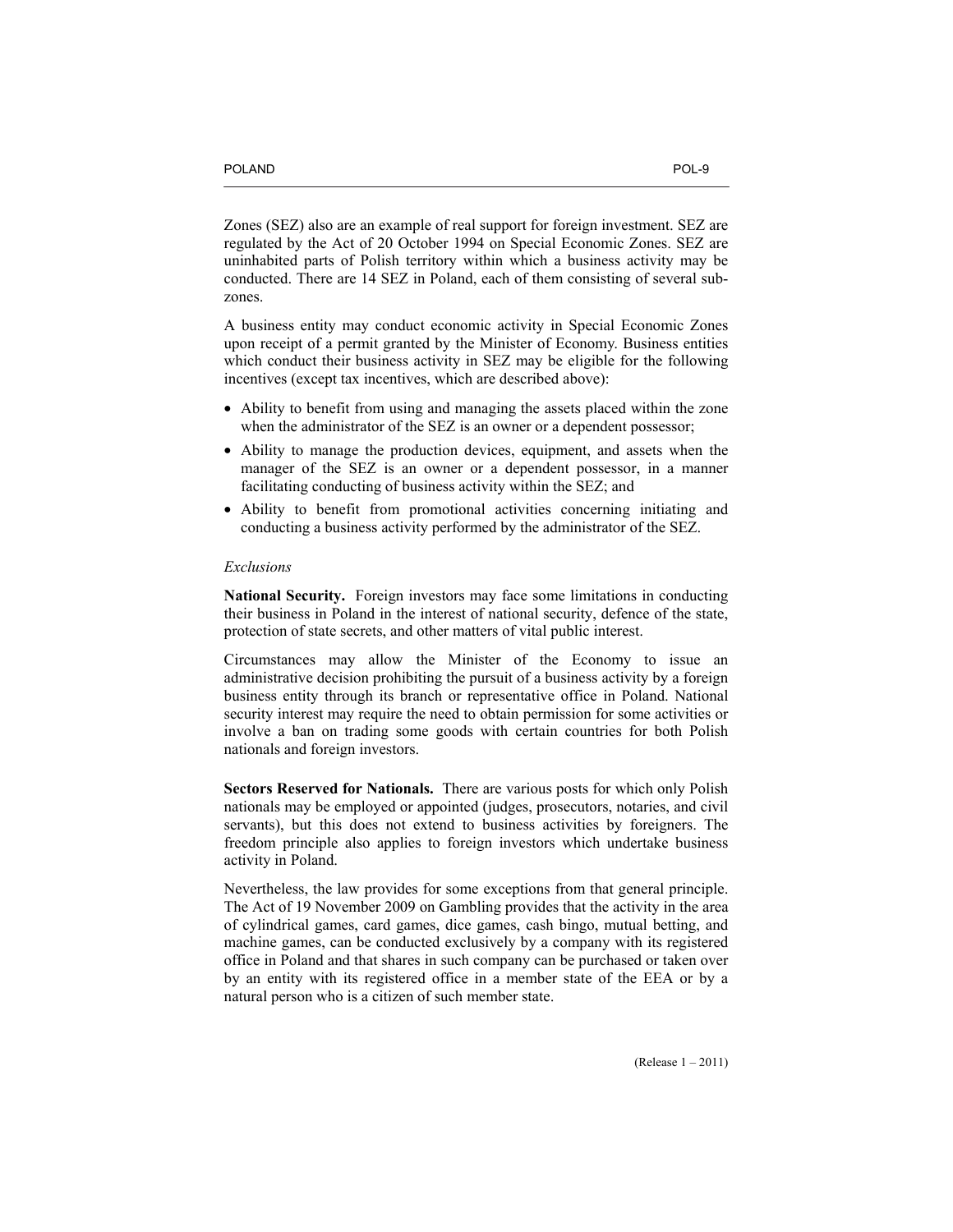The Act of of 29 December 1992 on Broadcasting imposes some limits on foreign participation in the broadcasting of television or radio programmes. Broadcasting licences may be granted to natural persons of Polish nationality who have a permanent residence in Poland or to business entities having their registered office in Poland. Companies having foreign shareholders may be awarded a broadcasting concession if the stake held by foreign persons in the share capital of the company does not exceed 49 per cent, provided that some additional requirements are met.

## **Treatment of Foreign Investment**

## **Standard of Treatment**

As stated above, the law provides for the principle of freedom, including foreign investors which undertake business activity in Poland.

## **Regulations**

## *Protection and Security of Persons and Property Rights and Interests*

With the exceptions provided for in Acts of Parliament, anyone, regardless of their nationality or citizenship, being under the authority of the Polish State, will enjoy the freedoms and rights assured by the Constitution.

The Polish Constitution guarantees protection of human life, as well as personal inviolability and security. Everyone has the right to ownership, other property rights, and the right of succession.

## *Granting Permits and Import and Export Licences*

Permits, as well as import and export licences, are administrative decisions made by administrative bodies in individual cases. The procedure for granting permits is governed by the Act of 14 June 1960 on the Code of Administrative Proceedings. There may be additional rules regulating the grant of such permits.

## *Authorisation to Employ*

As a general rule, business entities in Poland may employ persons without any need for authorisation, but permission may sometimes be needed for the employment of foreign nationals. Employee rights are protected in Poland, and the freedom to amend mutual rights and duties of parties to an employment contract is limited. Moreover, the basic principles of the law, as to working time, minimum salary, and holiday leaves, also apply to employees who were posted to Poland by an employer having its registered office or residence abroad, regardless of the law which governs the employment contract.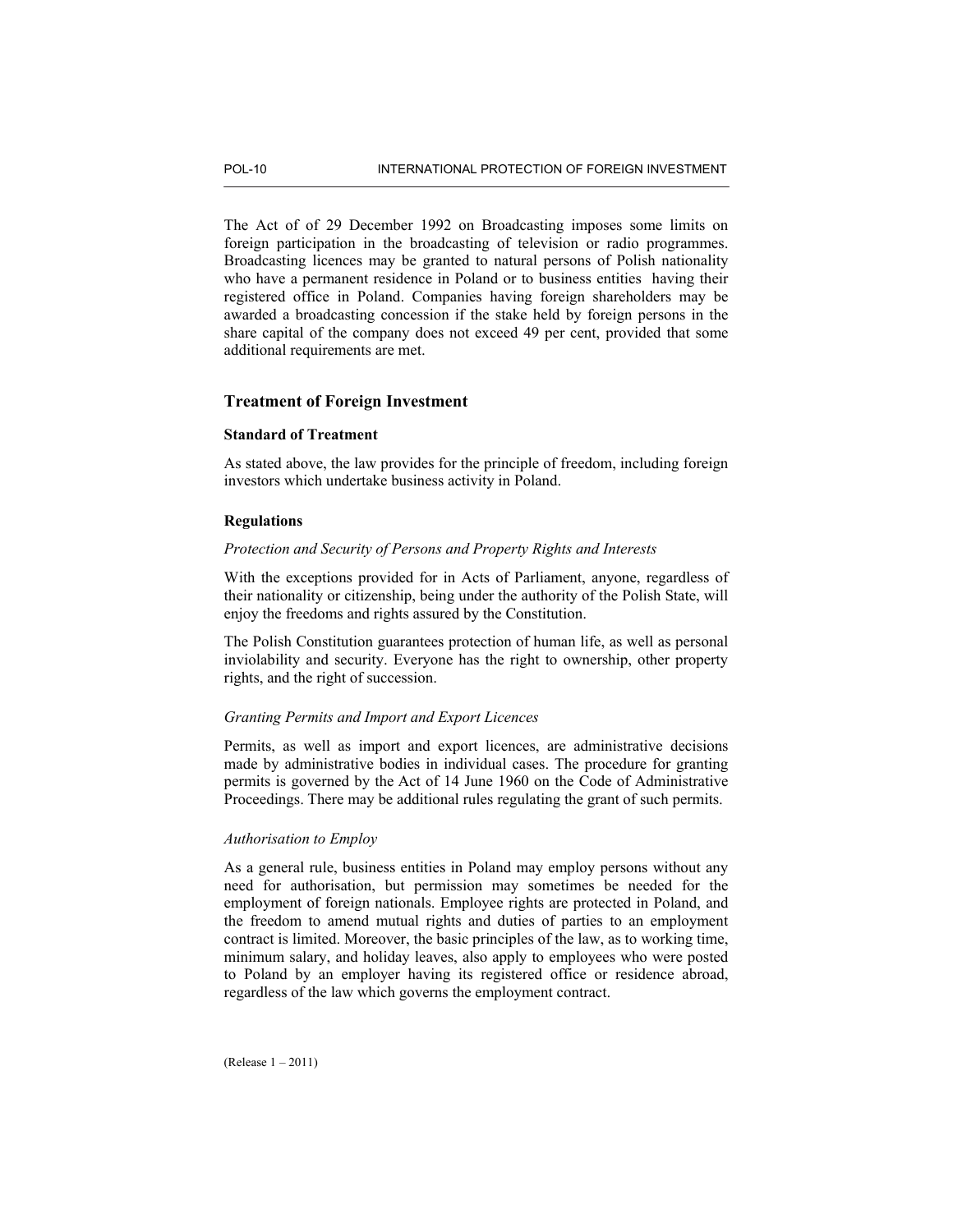The rules on the permissions for foreigners to enter and reside in Poland are set out in the Act of 13 June 2003 on Foreigners. Foreigners who wish to undertake a salaried activity in Poland and do not have a permission for permanent residence, approval for tolerated residence, 'refugee' status, a residence permit for EU long-term residents, a stay permit for a definite time granted in relation to or a residence permit for an EU long-term resident granted by another member state and on condition of meeting other additional requirements, or who do not benefit from temporary or supplementary protection in Poland, need one of the following documents:

- Visa to perform work, issued for a specified period no longer than one year; and
- Permission for residence for a definite period of time, granted for a specified period no longer than two years if the circumstance giving rise to the application for permission justifies the need to reside in Poland for more than three months.

#### *Discrimination against Foreign Investors*

Since accession to the EU, Poland became part of a common market in which business entities enjoy freedom of business activity.

Consequently, most limitations on business activity applicable to foreign investors in Poland do not apply to business entities from other EU or EFTA member states.

# **Customs Union and Free-Trade Agreements**

## *European Union*

Poland became a member state of the EU on 1 May 2004.

## *European Free Trade Association*

Three European Free Trade Association (EFTA) member states (Iceland, Liechtenstein, and Norway), together with the European Community and its 27 member states, including Poland, constitute the European Economic Area (EEA).

## *General Agreement on Trade and Tariffs*

Poland was party to the General Agreement on Trade and Tariffs Agreement (GATT) since 1967.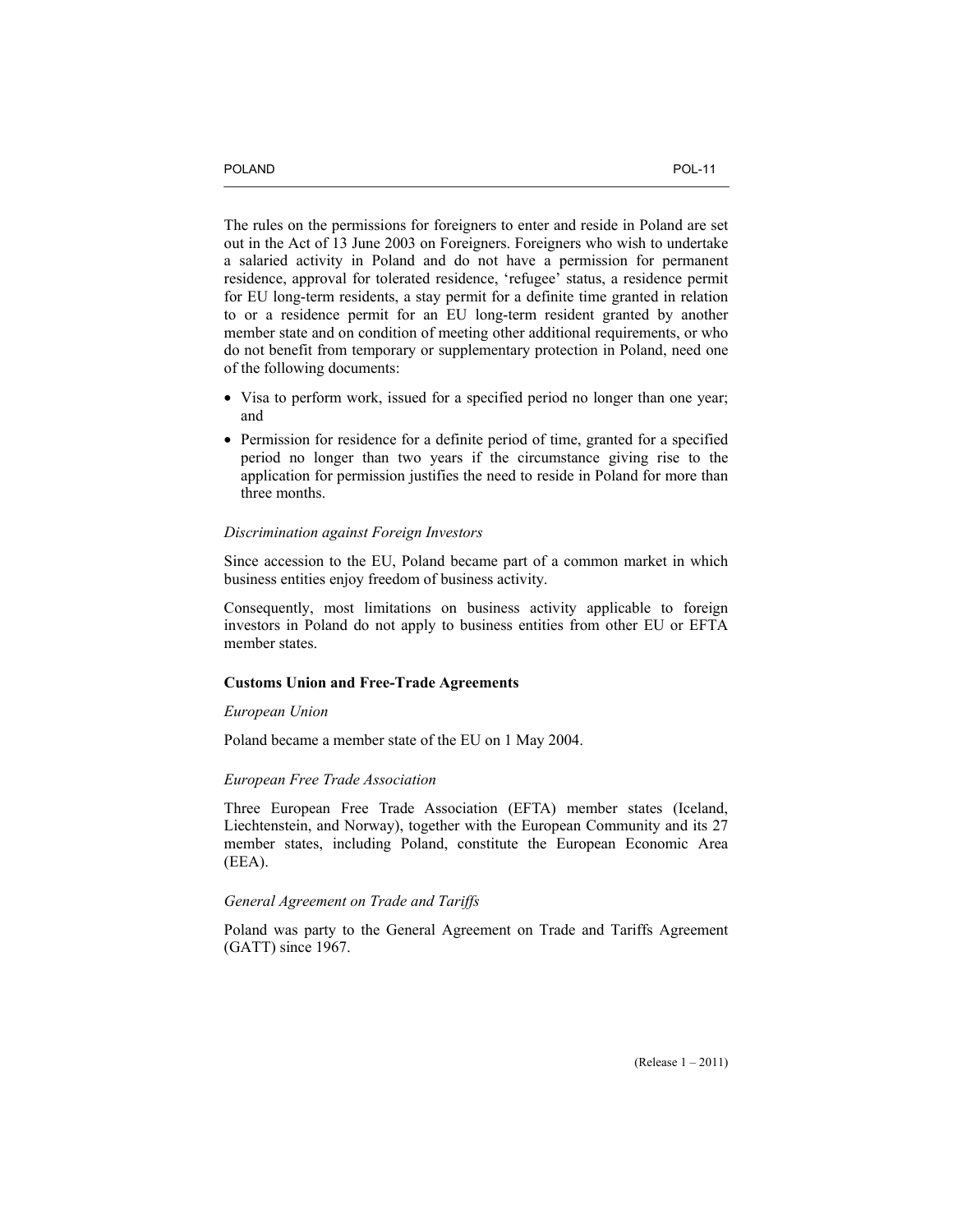## *World Trade Organisation*

Poland has been a member of the World Trade Organisation, the successor of the GATT forum, since its establishment on 1 January 1995.

## **Transfer of Funds**

## *In General*

The Foreign Exchange Law, which came into force on 1 October 2002, introduced a distinction between non-residents from EU member states and nonresidents from third countries. In the case of transactions with non-residents from EU member states, as well as non-residents from countries being members of the OECD or EEA, restrictions are more lenient than in the case of transactions with non-residents from third countries.

## *Salaries and Wages of Foreign Personnel*

Salaries and wages of foreign personnel can be paid in Polish currency (*zloty*) or in foreign currency.

## *Net Revenues from Foreign Investment*

Foreign investors in Poland enjoy freedom of repatriation of profits gained from their investment in Poland. General requirements of Polish law, like those concerning remittance of dividends by Polish commercial companies or tax duties, will apply.

# *Transfer of Funds for Payment of Debts or Discharge of Other Contractual Obligations*

Moreover, the Foreign Exchange Law provides for some limitations on the acquisition by Polish residents of shares in companies having their registered office in third countries outside the EU, and units of participation in collective investment funds having their registered offices in third countries outside the EU. Residents, as well as third-country non-residents making financial transactions in the performance of the above acts, need permission for such transactions.

The Foreign Exchange Law provides for some general permission for the foreign exchange dealings indicated above, especially with respect to countries which are a party to agreements with Poland on protecting foreign investments. Consequently, individual permissions will not be needed.

## *Liquidation or Sale of Investment*

Foreign investors are entitled to repatriate funds remaining from the liquidation or sale of investment in Poland in Polish currency or any other currency.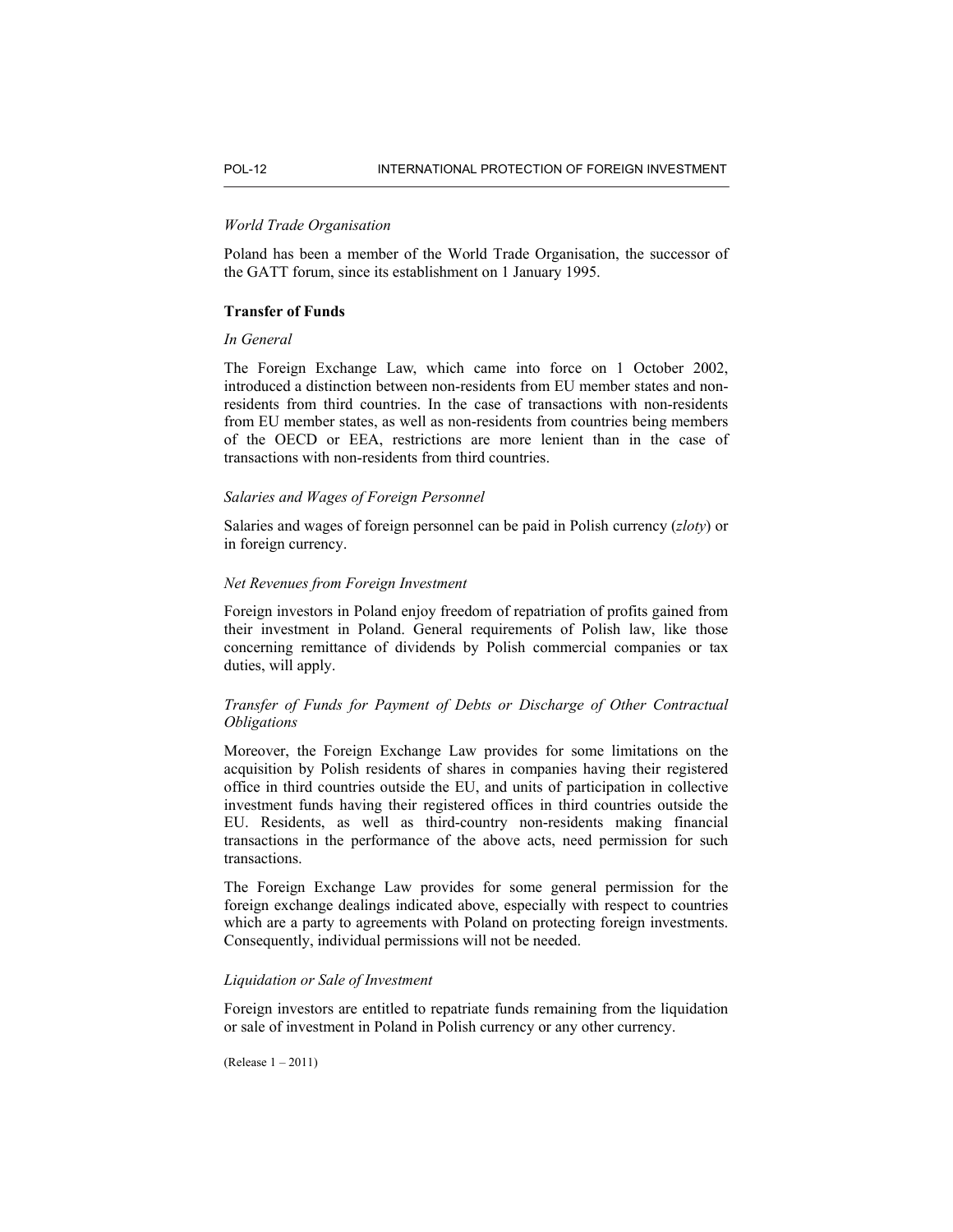#### POLAND POLAND POLAND

## *Transfer Currency*

The Foreign Exchange Law imposes no restrictions as to currency in which the transfer may be made.

#### *Interest Payments*

Interest payments are freely transferable.

#### *Transfer of Compensation for Loss*

There are no restrictions on the transfer of compensation for losses due to war, armed conflict, revolution, or insurrection.

## **Reinvestment of Funds**

Profits gained from investment in Poland may be reinvested there without any restrictions.

#### **Unfair Business Practices**

The law provides protection of business entities from unfair competition. The most important legislation is the Act of 16 April 1993 on Combating of Unfair Competition (the 'Unfair Competition Act'). The Unfair Competition Act defines unfair competition as any activity in violation of law or good practice if it threatens or impairs the interest of another business entity or customer.

In addition to the general definition, the act provides a list of activities which will be deemed as acts of unfair competition, including misleading identification of the enterprise, false or fraudulent identification of the geographical origin of goods or services, misleading identification of goods or services, violation of business secrets of an enterprise, encouraging the termination or nonperformance of a contract, imitating products, making allegations or praising dishonestly, obstructing market access, bribery of a person fulfilling a public function, dishonest or prohibited advertising, organising pyramid selling schemes, and conducting or organising the activity within group-financed schemes.

Foreign natural and legal persons may benefit from protection granted by the Unfair Competition Act, under international agreements binding Poland, as the Paris Convention on Protection of Industrial Property, or based on the principle of reciprocity. Obviously, a company with foreign participation which has its registered office in Poland will be deemed a Polish entity.

The Act of 16 February 2007 on the Protection of Competition and Consumers provides for conditions and proceedings aimed at counteracting competitionrestraining practices, practices infringing collective consumer interests, as well as anticompetitive concentration of business entities, where such practices or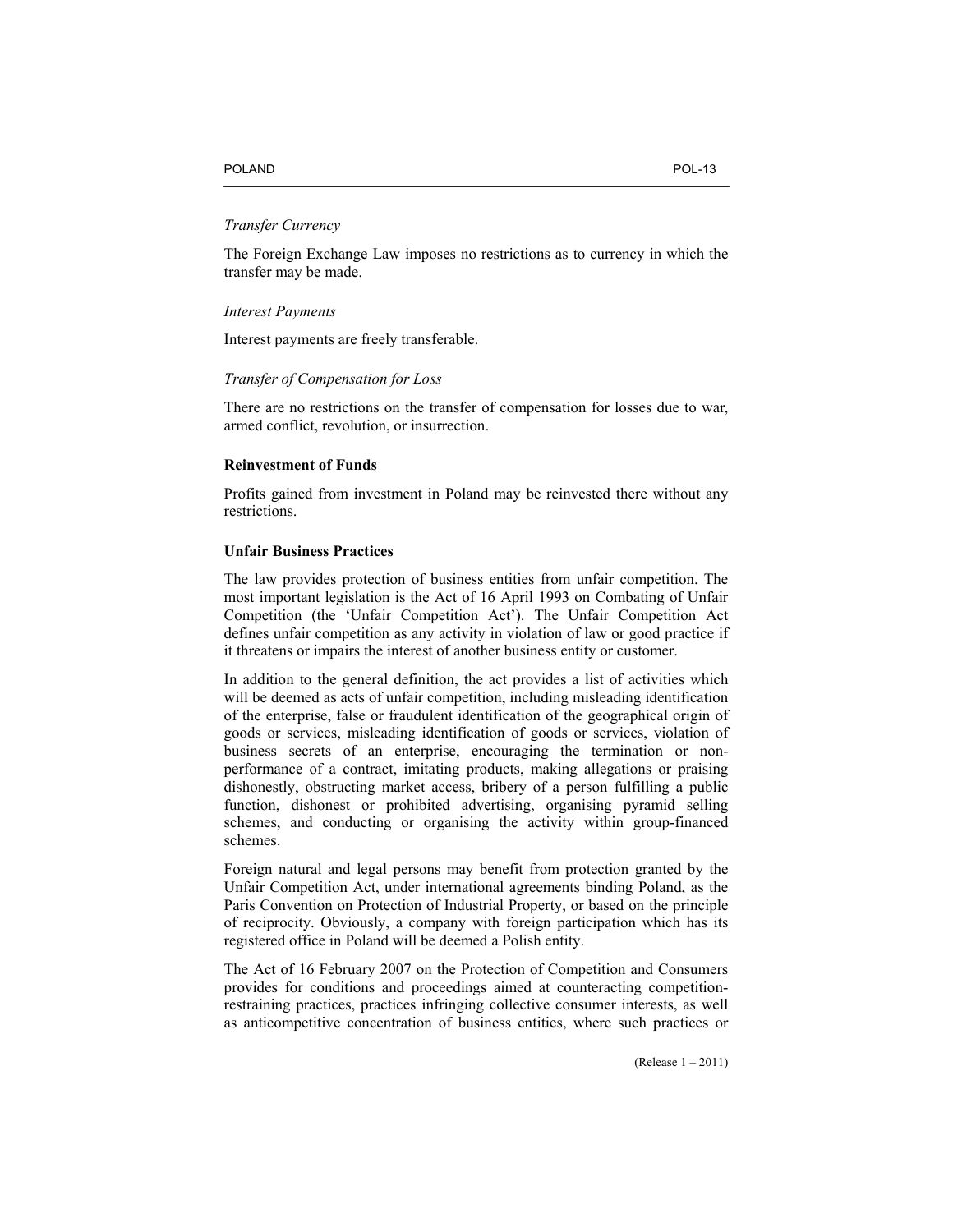concentrations produce or may produce consequences in Poland. The President of the Office for Competition and Consumer Protection has jurisdiction in issues related to protection of competition and consumers.

In addition, the Act of 23 August 2007 on Combating Unfair Market Practices aims at protection of consumers.

## **Taxation**

Three major taxes that have the greatest impact on business activity in Poland are personal income tax, corporate income tax, and value added tax. Personal income tax is a progressive tax. The taxation rates vary from 18 per cent to 32 per cent. Since 2004, the law has introduced, for persons receiving income from non-agricultural business activity, the option to be taxed at a fixed tax rate of 19 per cent, with no right to benefit from tax relief and deductions.

Corporate income taxpayers are legal persons, including limited liability companies, companies in formation, and other organisational units, except for commercial partnerships. Taxpayers with their registered office or management board in Poland are subject to taxation on all income, regardless of its origin. Taxpayers who do not have their registered office or management board in Poland are subject to taxation only on their income earned in Poland. The corporate income tax rate is 19 per cent.

Poland is a party to double-taxation avoidance treaties with 81 countries. The treaties bring modifications of the rules on taxation, especially in the field of income tax. The attached table lists countries with which Poland concluded double-taxation avoidance treaties.

The basic value added tax rate is 23 per cent. However, the Value Added Tax Act provides for exceptions in which preferential 4 per cent, 5 per cent, 7 per cent, 8 per cent, or 0 per cent rates will apply. Generally, business entities are obliged to file tax returns and make tax payments on a monthly basis. In the case of income tax, those payments are advance payments as the final amount of tax is calculated at the end of the financial year.

## **Protection of Foreign Investment**

# **Property Protection**

## *State Responsibility for Injury to Aliens*

The general basis for state responsibility for damage to any third person is under article 417 of the Civil Code, which provides that the State Treasury, territorial self-government unit, or another legal person exercising public authority by virtue of law will be liable for damage inflicted by unlawful activity or cessation thereof which occurred in the exercise of such authority.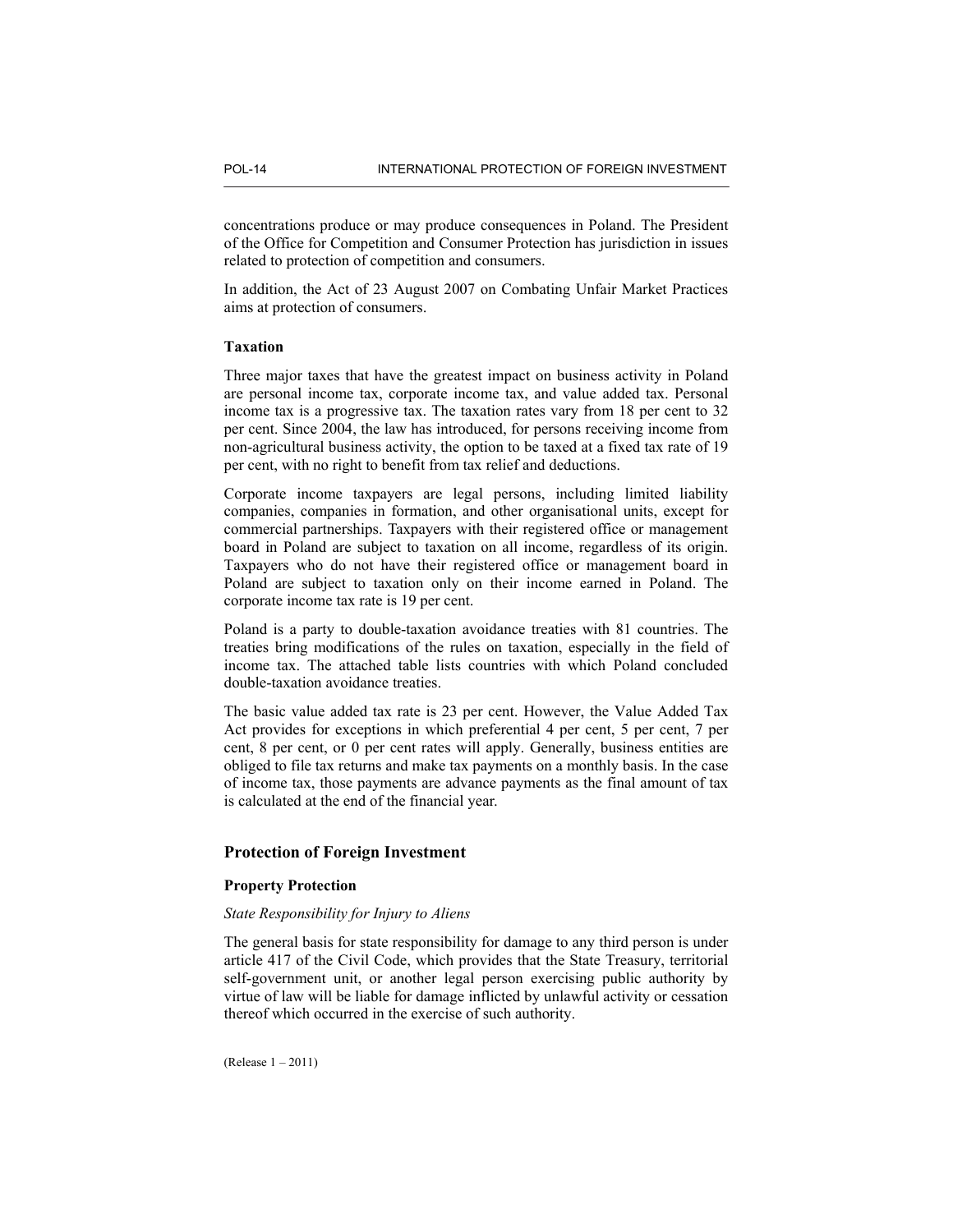The Civil Code also creates responsibility for damage arising from the issue of a legislative instrument or failure to issue such instrument. Moreover, the state will be liable for damage inflicted by the issue of an invalid final judgment or decision as well as by the failure to issue such decision.

## *Expropriation*

**Conditions and Legislation.** Property rights are protected by the Constitution. The Constitution also provides general conditions on which expropriation is permitted, ie, only for public purposes and in exchange for fair compensation.

More detailed conditions as well as procedures for expropriation are contained in specific acts of parliament. The most relevant is the Act of 21 August 1997 on Administration of Real Estate. There are no specific provisions concerning nationalisation and so only general rules regarding expropriation apply.

**Compensation.** Expropriation may be effected only in exchange for fair compensation. Such compensation shall correspond to the market value of the property the subject of expropriation having regard to its state, purpose, location, and facilities.

Payment of compensation cannot be withheld. It may only be deposited in court if the owner of the real estate being expropriated refuses to accept such compensation or if the legal status of a property is doubtful. The amount of compensation is determined in an administrative decision based on an evaluation made by an independent expert and may be challenged.

#### **Investment Insurance**

Investment insurance provided by the state to foreign investors is not applicable in Poland, but it is possible to conclude an agreement with an insurance company.

There are some mandatory insurances, including insurance of civil liability of possessors of motor vehicles, civil liability of individual farmers with respect to the conduct of farms, and insurance of buildings which constitute part of an agricultural farm from fire and other danger. In these cases, insurance is compulsory, but there is a freedom of choice as to the insurance company.

## **Third-Party Guarantee**

In the case of certain investment projects, a guarantee by the State Treasury or Bank of National Economy (*Bank Gospodarstwa Krajowego*) may be granted. Such guarantee may secure obligations resulting from credit agreements or bonds issued to finance investments aimed at the development and maintenance of infrastructure, promotion of export of goods and services, environmental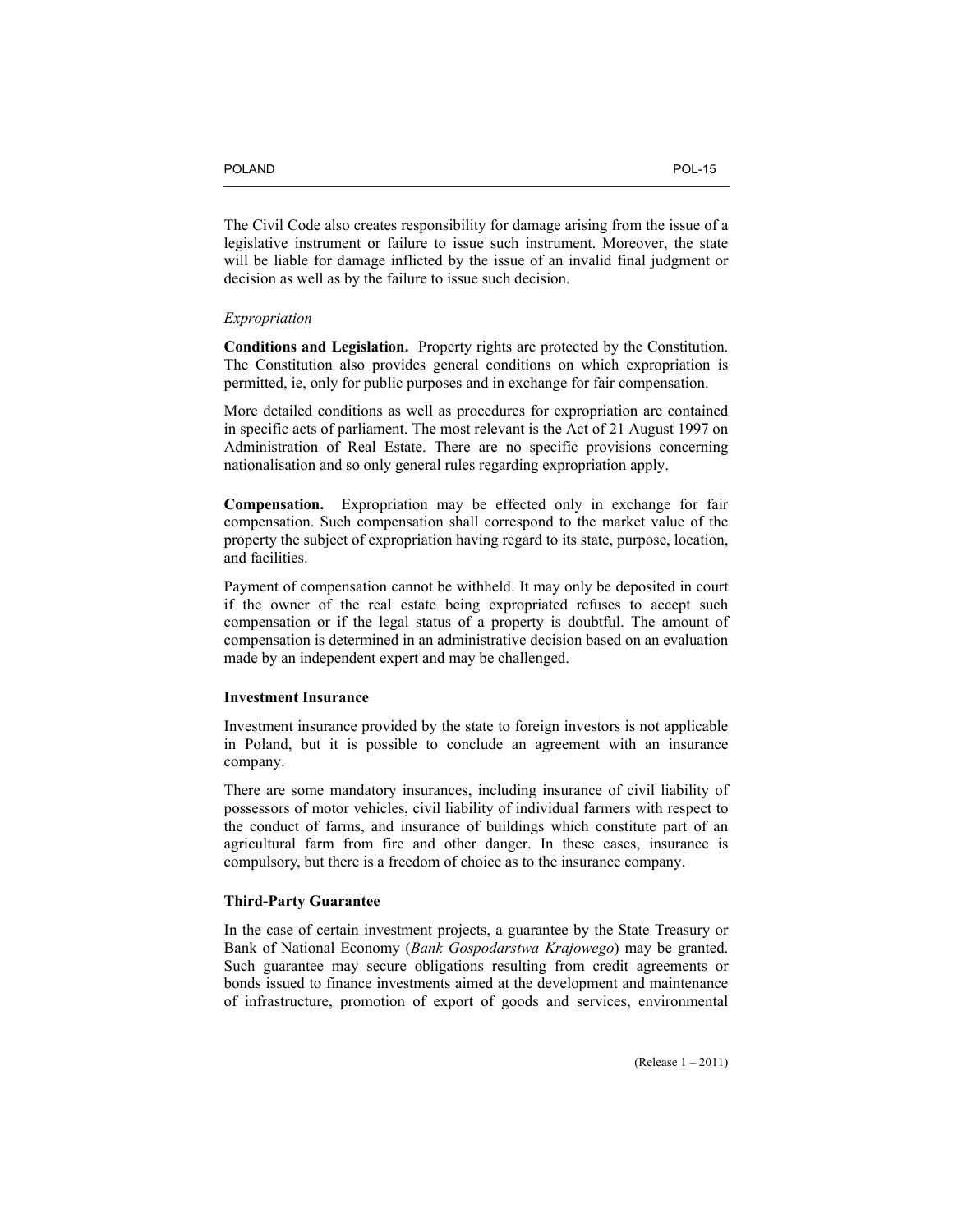protection, creation of new jobs, implementation of new technologies, or restructuring of enterprises.

The principles for granting such guarantees are governed by the Act of 8 May 1997 on Guarantees Granted by the State Treasury as well as some other legal persons. Poland is a party to the Convention of 11 October 1985 on Establishing a Multilateral Investment Guarantee Agency.

## **Protection of Investment by Mortgage, Pledge, or Registered Pledge**

#### *Mortgage*

A mortgage is a right encumbering real estate to secure a specified claim resulting from a particular legal relationship. The creditor may seek satisfaction of its claim from the encumbered real estate regardless of the fact whose property it has become. Such creditor enjoys priority before other creditors of the owner of the real estate. The mortgage must be entered into the land and mortgage register.

#### *Pledge*

A pledge is a right encumbering movables to secure a particular claim. The creditor may seek satisfaction of its claim from the encumbered movables regardless of the fact whose property it has become.

Such creditor enjoys priority before other creditors of the owner of those movables, save as the law provides otherwise. To create a pledge it is necessary to hand over the encumbered movables to the creditor. A pledge also may encumber transferrable rights.

## *Registered Pledge*

A registered pledge is a right which may be established to secure claims of business entities and other persons and it may encumber movables, as well as transferable rights. The main difference between an ordinary pledge and a registered pledge is that, in the case of the latter, the movables encumbered may remain in the pledgor's possession. To create a registered pledge, it is necessary to execute an agreement between pledgee and pledgor and to enter the registered pledge into the pledge register.

The creditor may seek satisfaction of its claim from the encumbered movable or right regardless of whose property it has become. Such creditor enjoys priority over other creditors when seeking satisfaction from the object encumbered with the registered pledge.

The pledge agreement also may provide for other forms of satisfaction of the pledgee's claim, ie, by acquisition of ownership of the encumbered movable or right and sale of the encumbered movable or right executed by a public notary or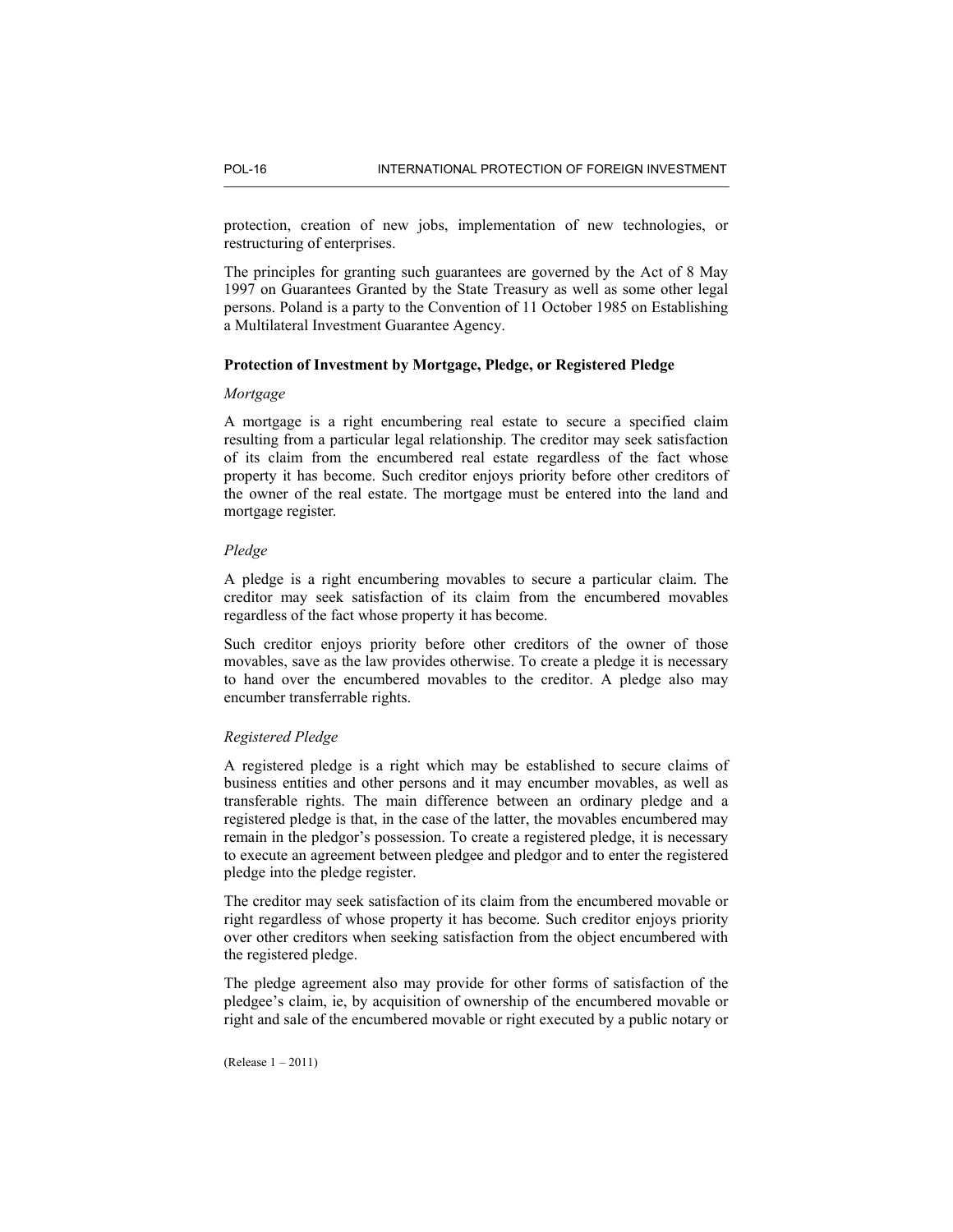court bailiff, as well as from the income which the pledgor's business entity earns. A registered pledge cannot be established in favour of an entity which does not conduct business activity in Poland (with the exception of a foreign bank).

# *Other Securities*

In addition to the *in rem* securities listed above which are subject to detailed regulation in Polish law, there are other securities which have developed in business transactions, such as transfer of ownership of goods to a creditor as security for claims, which gives the creditor a right to acquire ownership of such goods definitively if the debtor fails to perform its obligations. Securities other than those *in rem* are suretyship and bank or insurance guarantees.

# **Treaty Protection of Foreign Investment**

## **Bilateral Treaties**

# *In General*

The countries with which Poland has concluded investment protection and double-taxation treaties include:

| Country        | <b>Investment Protection Treaty</b> | Double-Taxation Treaty |
|----------------|-------------------------------------|------------------------|
| Albania        | 5 March 1993                        | 5 March 1993           |
| Algeria        |                                     | 31 January 2000        |
| Argentina      | 31 July 1991                        |                        |
| Armenia        |                                     | 14 July 1999           |
| Australia      | 7 May 1991                          | 7 May 1991             |
| Austria        | 24 November 1988                    | 13 January 2004        |
| Azerbaijan     | 26 August 1997                      | 26 August 1997         |
| Bangladesh     | 8 July 1997                         | 8 July 1997            |
| <b>Belarus</b> | 24 April 1992                       | 18 November 1992       |
| Bosnia and     |                                     | 10 January 1985        |
| Herzegovina    |                                     |                        |
| (treaty with)  |                                     |                        |
| Yugoslavia)    |                                     |                        |
| Belgium        | 19 May 1987                         | 20 August 2001         |
| Bulgaria       | 11 April 1994                       | 11 April 1994          |
| Canada         | 6 April 1990                        | 4 May 1987             |
| Chile          | 5 July 1995                         | 10 March 2000          |
| China          | 7 June 1995                         | 7 June 1988            |
| Croatia        | 21 February 1995                    | 19 October 1994        |
| Cyprus         | 4 June 1992                         | 4 June 1992            |
| Czech Republic | 16 July 1993                        | 24 June 1993           |
| Denmark        | 1 May 1990                          | 6 December 2001        |
| Egypt          | 1 July 1995                         | 24 June 1996           |
| Estonia        | 6 May 1993                          | 9 May 1994             |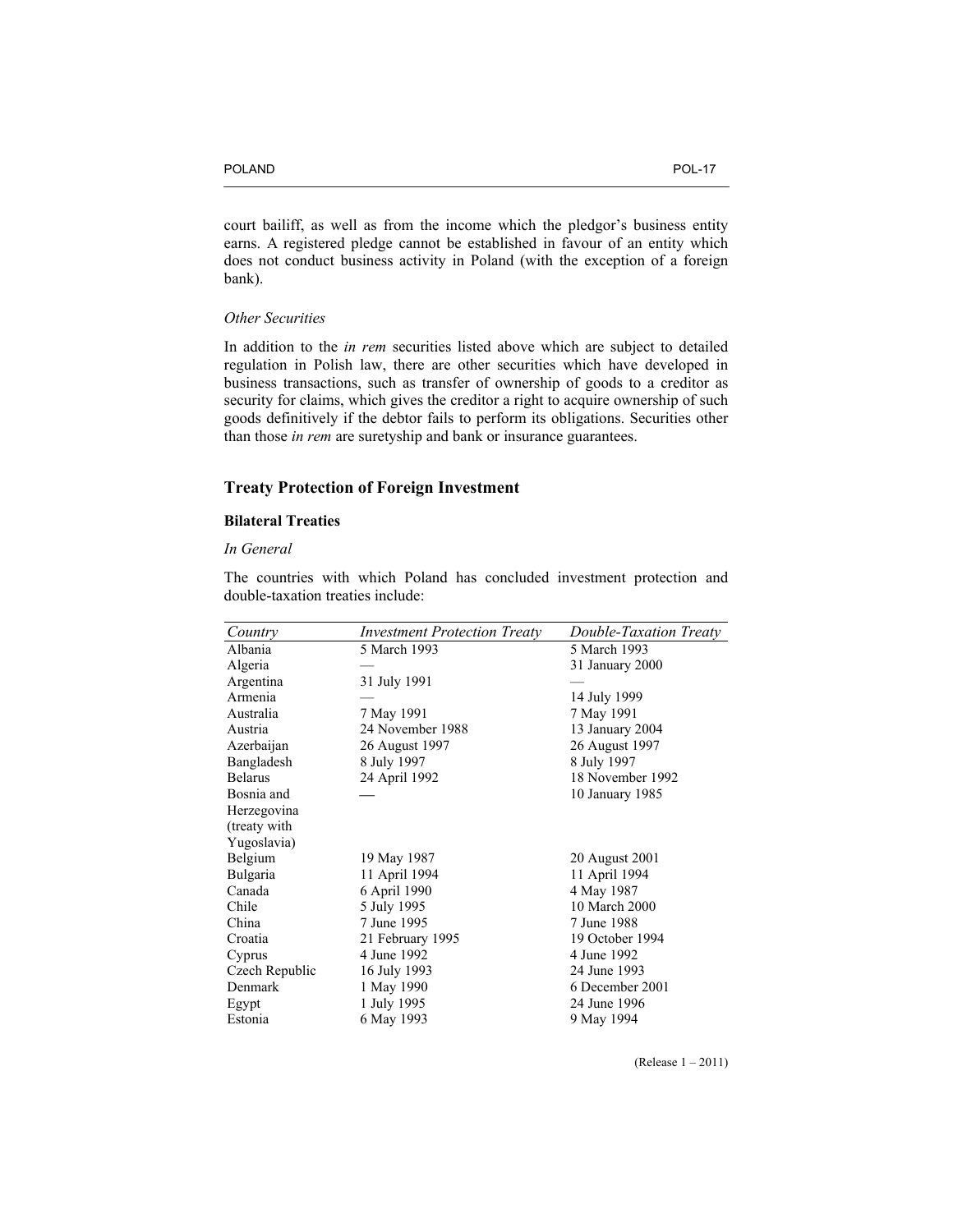Italy 10 May 1989 Latvia Lebanon Mongolia Montenegro (treaty with Yugoslavia) The Netherlands New Zealand The Philippines Qatar Saudi Arabia Serbia

Finland 25 November 1996 26 October 1977 France 14 February 1989 20 June 1975 Georgia — 5 November 1989<br>Germany 10 November 1989 14 May 2003 10 November 1989 Great Britain 8 December 1987 20 July 2006 Greece 14 October 1992 20 November 1987 Hungary 23 September 1992 23 September 1992 Iceland — 19 June 1998 India  $\begin{array}{ccc} 7 \text{ October } 1996 \\ 6 \text{ October } 1992 \end{array}$  21 June 1989 Indonesia 6 October 1992 6 October 1992 Iran 2 October 1998 2 October 1998 Ireland — 13 November 1995 Israel 22 May 1991 22 May 1991<br>10 May 1989 21 June 1985 Japan — 20 February 1980 Jordan 4 October 1997 4 October 1997 Kazakhstan 21 September 1994 21 September 1995 South Korea 1 November 1989 Kuwait 5 March 1990 16 November 1996 Kyrgyzstan — 19 November 1998 26 April 1993  $\overline{\phantom{0}}$ Libya — 26 July 1999 Lithuania 28 September 1992 20 January 1994 Luxembourg 19 May 1987 14 June 1995 Macedonia 28 November 1996 28 November 1996 Malaysia 21 April 1993 16 September 1977 Malta — 7 January 1994 Mexico — Calculated and Contract Mexico — 30 November 1998<br>Moldova 16 November 1994 16 November 1994 Moldova 16 November 1994 16 November 1994 8 November 1995 3 September 1996 Morocco 24 October 1994 24 October 1994 7 September 1992 — Nigeria — 12 February 1999 Norway 5 June 1990 24 May 1977 Pakistan — 25 October 1974 Portugal 11 March 1993 9 May 1995 — ⎯ Romania 23 June 1994 23 June 1994 Russia — 22 May 1992 11 October 2003 3 September 1996 Singapore 3 June 1993 23 April 1993 Slovakia 18 August 1994 18 August 1994 Slovenia 28 June 1996 28 June 1996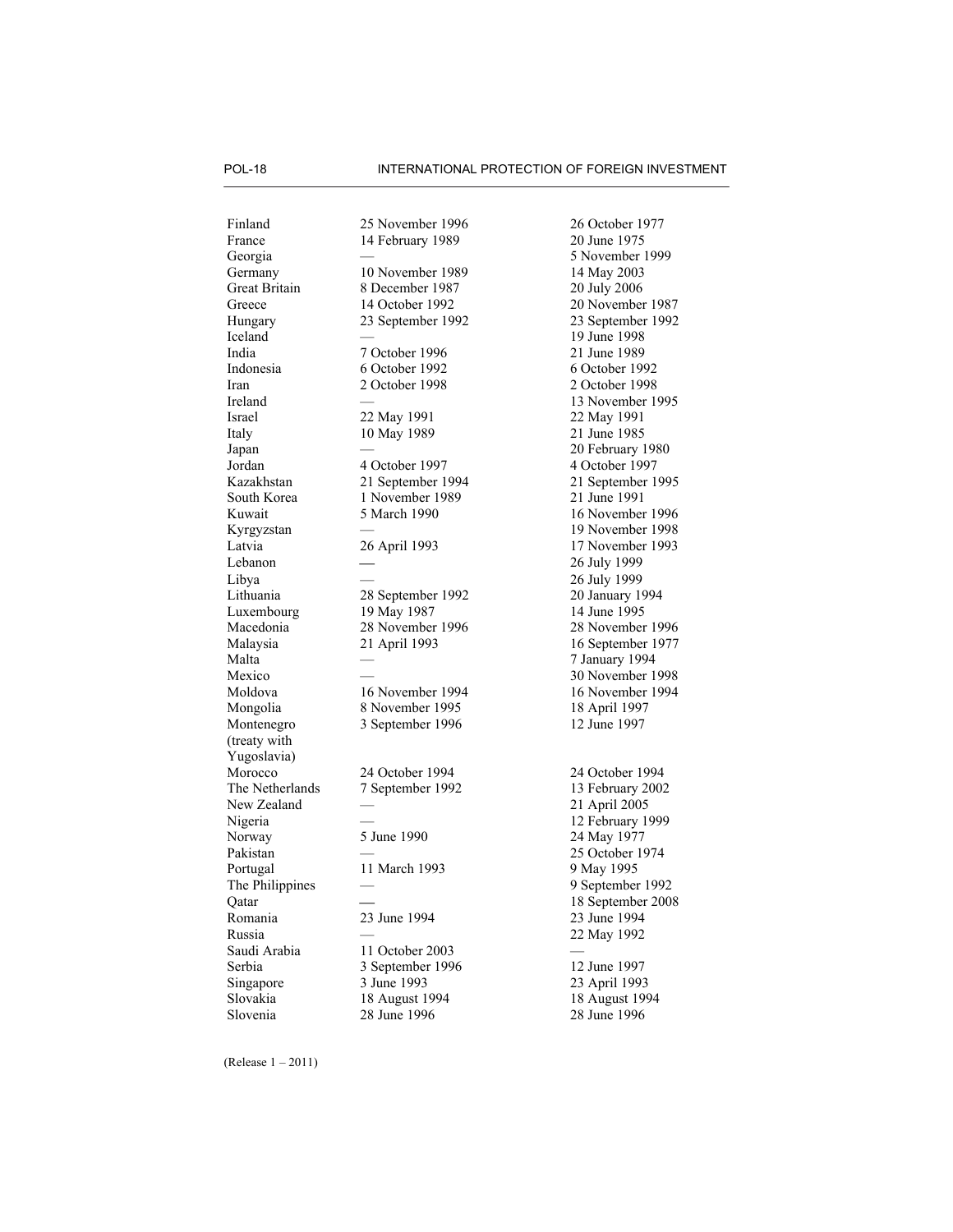| South Africa         |                  | 10 November 1993 |
|----------------------|------------------|------------------|
| Spain                | 30 July 1992     | 15 November 1979 |
| Sri Lanka            |                  | 25 April 1980    |
| Sweden               | 13 October 1989  | 19 November 2004 |
| Switzerland          | 8 November 1989  | 2 September 1991 |
| Syria                |                  | 15 August 2001   |
| Tajikistan           |                  | 27 May 2003      |
| Thailand             | 18 December 1992 | 8 December 1978  |
| Tunisia              | 29 March 1994    | 29 March 1993    |
| Turkey               | 11 August 1991   | 3 November 1993  |
| Ukraine              | 12 January 1993  | 12 January 1993  |
| United Arab Emirates | 31 January 1993  | 31 January 1993  |
| <b>United States</b> | 21 March 1990    | 8 October 1974   |
| Uruguay              | 2 August 1991    | 2 August 1991    |
| Uzbekistan           | 11 January 1995  | 11 January 1995  |
| Vietnam              | 31 August 1994   | 31 August 1994   |
|                      |                  |                  |
| Zambia               |                  | 19 May 1995      |
| Zimbabwe             |                  | 9 July 1993      |

## *Purpose of the Investment Protection Treaties*

The aim of the treaties is to regulate principles concerning the treatment of investments made by business entities from one contracting state in another contracting state. The contracting states guarantee that such investments will be treated fairly and protected to facilitate economic co-operation between the signatory countries.

## *Definitions*

The term 'investment' used in the treaties refers to any kind of assets, including movable and immovable property, as well as any other rights *in rem*, shares in companies and other kinds of interest in companies, bonds, receivables, and any rights to any performance having an economic value, and intellectual property rights. In addition, in some treaties, business concessions are treated as an investment.

## *Corporate Nationality and Protection of Shareholders*

The treaties apply to natural persons who are citizens of any of the contracting parties. They also apply to legal persons established under the laws of any of the contracting parties.

Some of the treaties also apply to the other legal persons, regardless of where their registered office is located, which are controlled directly or indirectly by investors of any contracting party.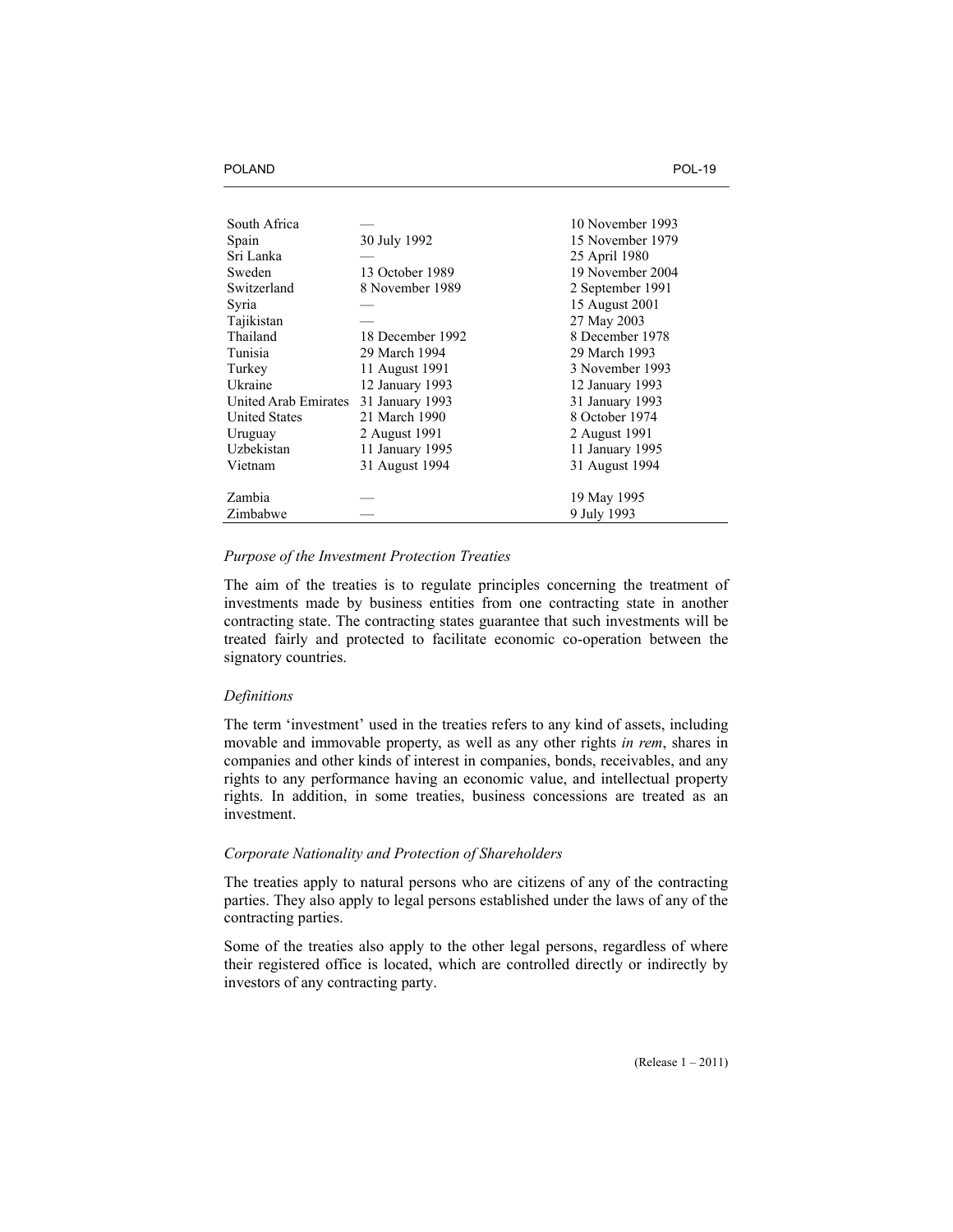## *Standard of Treatment*

The treaties guarantee investors from the other contracting party treatment no less favourable than it accords to investments of its own nationals or companies or to investments of nationals or companies of any third state, with the exception of advantages offered within free trade areas, economic unions, or organisations of mutual aid.

## *Repatriation of Profits*

Generally, the treaties guarantee investors of the other states freedom of transfer of payments made in connection with the investment.

## *Nationalisation and Compensation*

Most of the treaties include provisions concerning nationalisation. Generally, the parties declare that investments of nationals or companies of the other state will not be subject to nationalisation or any other means which would result in expropriation of investors of the other party. Nonetheless, such means may be used in the public interest provided that they will not be discriminatory or contrary to specific provisions.

Expropriation may be executed only on payment of fair compensation reflecting the real value of property being subject to expropriation. Such compensation will be paid without delay and the recipient will be free to transfer it abroad. The amount as well as the terms of its payment will be determined on or before the date of the expropriation.

## *Compensation for Destruction during War and National Emergency*

The treaties guarantee that, with respect to compensation for damage caused to foreign investment as a result of war, revolution, or state of emergency, foreign investors will be treated in a non-discriminatory manner. Some treaties, like those with France and the United Kingdom, guarantee payment of compensation which can be transferred without any limitations.

# *Protection of Commitments*

Any disputes concerning interpretation or implementation of provisions of the treaties between the states being parties to those treaties will be settled through diplomatic channels. As a general rule, if such method fails, arbitration proceeding will be initiated.

## *Settlement of Investment Disputes*

As a general rule, any disputes between the state and an investor from another state will be settled amicably or, when this fails, by means provided for by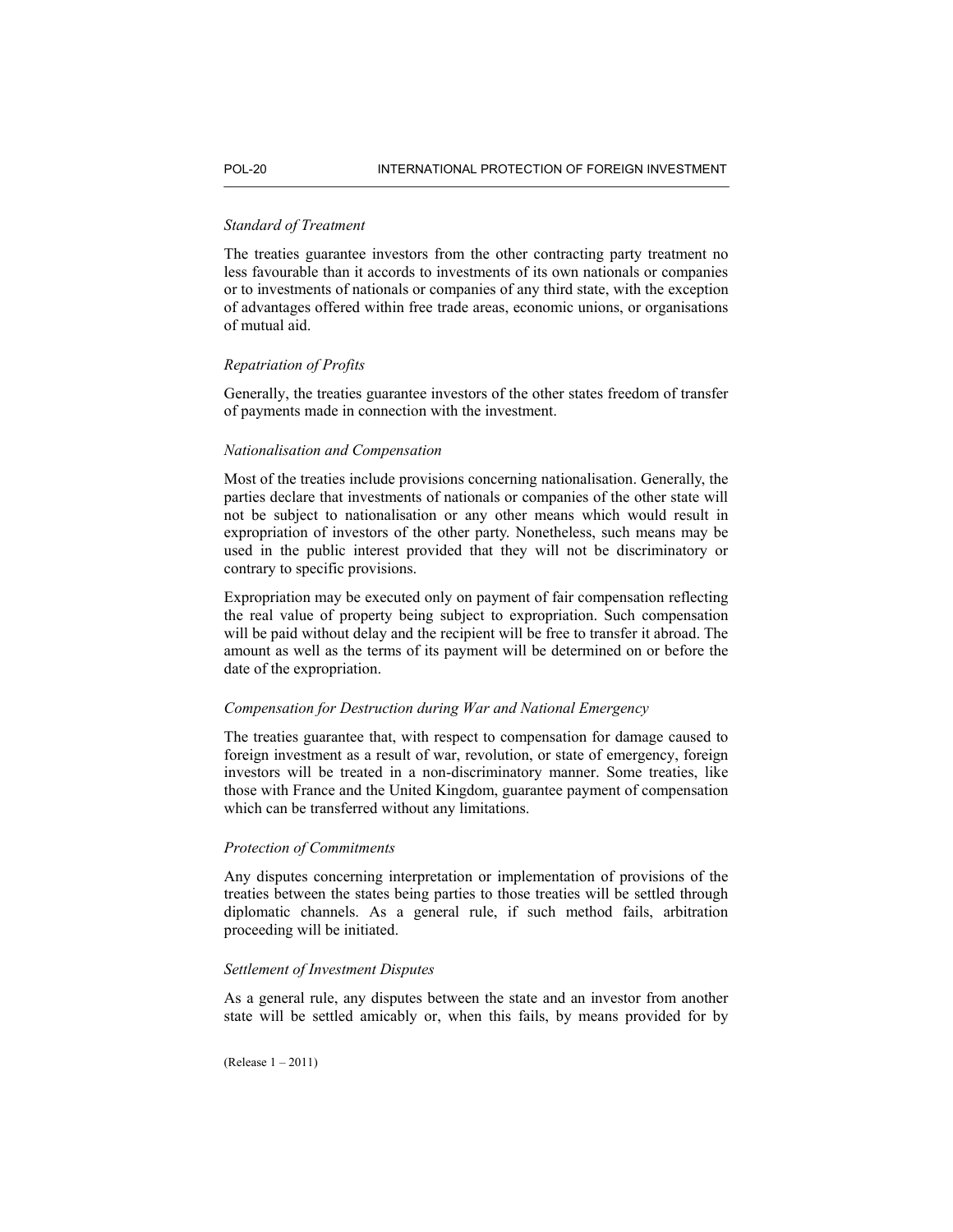Poland's legal system. Notwithstanding the above-mentioned principles, disputes concerning expropriation, if not settled amicably, as a general rule, will be settled by international arbitration.

## *Subrogation*

If a contracting state or its agency makes a payment to its national or a business entity which invested in another contracting state under guarantee, insurance, or other form of indemnification granted with respect to such investment, the contracting state in which the investment was made must recognise the takeover by the state which made payment of all of the rights and claims of such indemnified national or business entity.

## **Multilateral Treaties**

Since Poland's accession to the EU, foreign investors in Poland enjoy protection granted by EU law.

# **Settlement of Investment Disputes**

#### **Mediation**

Mediation is voluntary. Mediation may be proceeded to in pursuance of a mediation agreement or upon reference of the case by a court. Even when the case has been referred by a court, a party may refuse to accept mediation.

In a mediation agreement, the parties must determine the subject matter of the mediation and the mediator (or the procedure for electing a mediator). The mediator may not be a judge, except for a judge in retirement. The contractual mediation may be initiated by any of the parties by motion. A settlement concluded through a mediator has binding legal force.

## **Judicial Tribunals for Investment Disputes**

## *Courts*

The Polish ordinary court system consists of the Courts of Appeal, the District Courts, and the Regional Courts. Apart from the ordinary courts, there are the Supreme Court and two levels of administrative courts, the Supreme Administrative Court and the Administrative Courts, which deal with complaints against administrative decisions.

Unless otherwise provided by law, Regional Courts are competent to hear all kinds of cases. District Courts are courts of first instance in cases of disputes concerning high monetary value or other specific cases for which they are given jurisdiction. They also function as an appeal court from Regional Courts' decisions. Courts of Appeal are appeal courts from District Courts' decisions.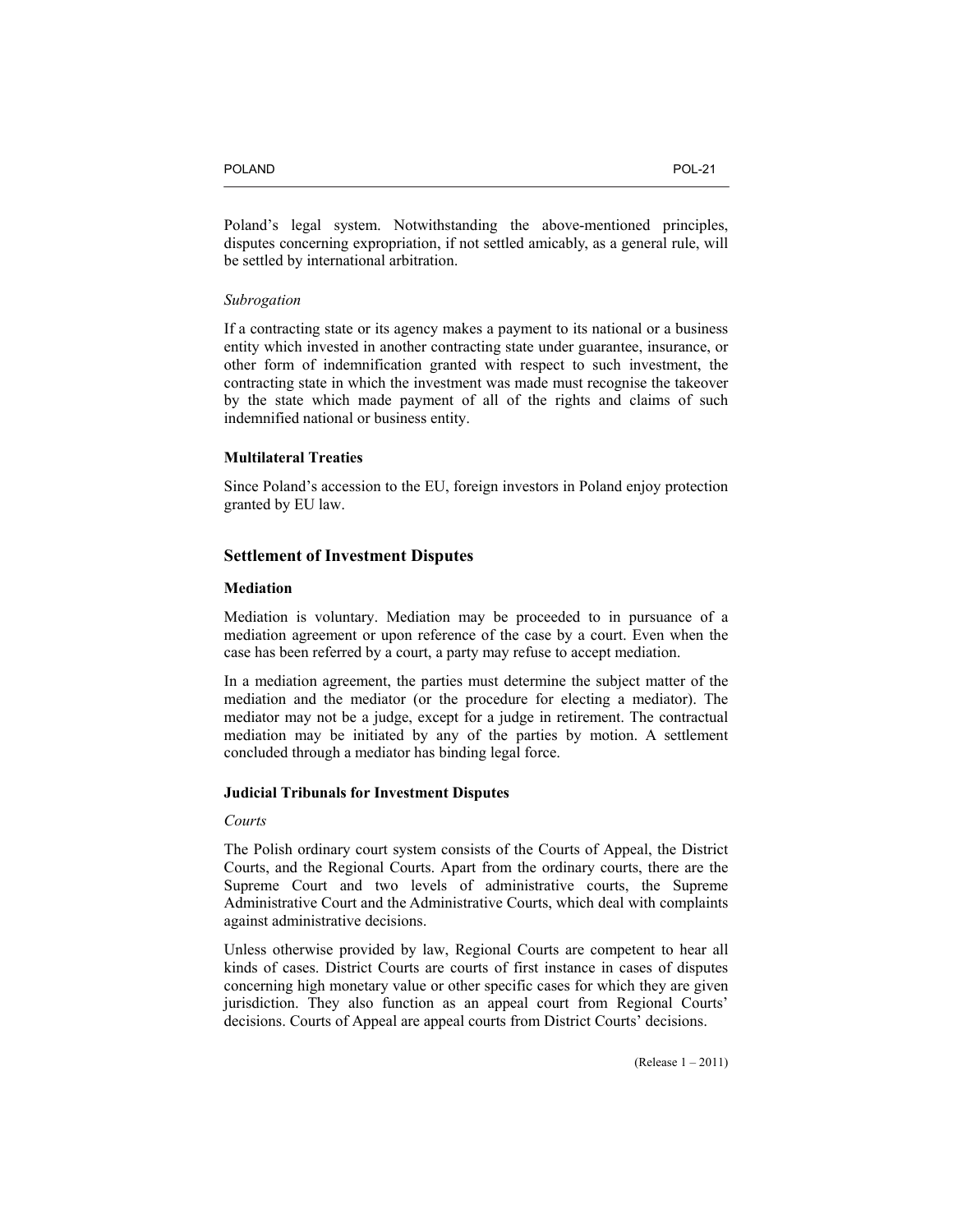The Supreme Court acts mainly as a court of cassation. The main duty of the Supreme Court is to ensure the uniformity of judicial decisions. The Polish legal system does not, however, vest the Supreme Court with the competence to issue guidelines or rules of conduct that would be directly binding on other courts. There are no separate courts to hear commercial cases (civil cases between business entities), which are dealt with in special divisions within the structure of Regional and District Courts.

The District Court in Warsaw, in charge of protection of competition and consumers, is a specialised court, examining cases referring to competition protection and appeals from administrative decisions of regulatory authorities.

Many matters important for business entities are settled by administrative bodies by administrative decisions. The judicial control of such decisions is exercised within the administrative courts system. The Administrative Courts deal with complaints against administrative decisions, after the administrative means of appeal have been exhausted. The Supreme Administrative Court acts as an appeal court from the Administrative Courts.

# *International Judicial Tribunals*

Poland ratified the European Convention on Human Rights in 1993. Since then, any persons, if all domestic remedies have been exhausted, may file complaints with the European Court of Human Rights at the Council of Europe.

Since 1 May 2004 (Poland's accession to the EU), it is possible to bring complaints before the European Court of Justice. Polish citizens are also subject to the jurisdiction of the International Criminal Court. In case of disputes between countries, Poland may apply to the International Court of Justice at the United Nations.

#### *Arbitration*

**Types of Arbitration.** The general rules concerning arbitration are laid down in the Code of Civil Procedure. It provides that parties may, by written agreement, decide that arbitrators will resolve a dispute that will or has arisen between them on the grounds of a specified range of their contractual relations, and this prevents resort to the courts if any of the parties object thereto. The arbitration court may be permanent or *ad hoc*.

An arbitration clause which concerns disputes arising from the company and which has been included in the articles of association of a commercial company is binding on the company and its shareholders. Similar rules apply to arbitration clauses included in the articles of a co-operative or association.

**Permanent Court of Arbitration.** There are several courts of that type in Poland. The most popular one is the Court of Arbitration at the Polish Chamber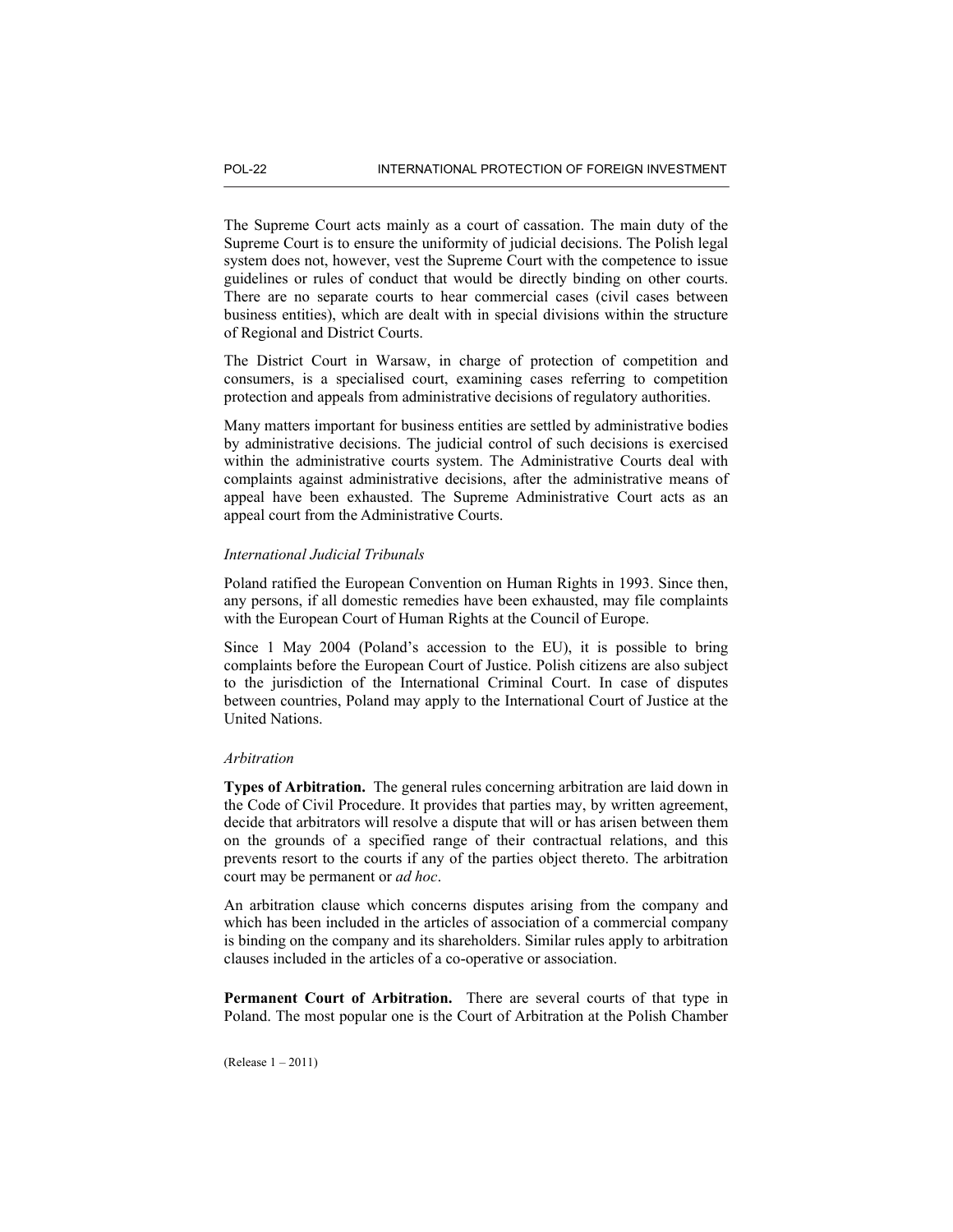of Commerce in Warsaw, which has been functioning continuously since 1950. The court has its own procedural rules which are mostly based on United Nations International Trade Law Commission (UNCITRAL) arbitration rules.

**Arbitration of Investment Disputes.** The Code of Civil Procedure lays down basic principles of arbitration which apply if the parties do not agree otherwise. To be valid, the choice of arbitration must be in writing. The given arbitration will be conducted according to the rules of procedure agreed on by the parties.

If the parties do not choose the procedure, the court may proceed according to the rules it considers appropriate, but it must thoroughly examine the circumstances necessary to resolve the given case. Most permanent courts of arbitration have their own specific rules of procedure.

An arbitration award cannot be appealed unless the parties agree otherwise. After an ordinary court declares its enforceability, the award is enforceable in Poland; likewise an ordinary court decision. A party may, however, apply to the ordinary court to have the award declared void. Such application may only be based on circumstances such as failure to observe requirements concerning the composition of the arbitration court, infringement of arbitration procedure, absence or invalidity of an arbitration clause, and earlier settlement of the case between the same parties in a final court decision.

**Enforcement of Judgments and Arbitration Awards.** Judgments issued in member states of the EU (except Denmark) are enforced in conformity with Council Regulation 44/2001/EC on jurisdiction and the recognition and enforcement of judgments in civil and commercial matters. Judgments issued in one EU member state shall be declared enforceable, on application, in another EU member state. The court can not review a judgment as to its substance. The court's decision on the application for a declaration of enforceability may be appealed by either party.

Judgments issued in countries not belonging to the EU may be enforced according to the provisions of bilateral or multilateral treaties (eg, the Cuba– Poland Treaty of 1982, the Belarus–Poland Treaty of 1994, the Russia–Poland Treaty of 1996, and the Lugano Convention). In the absence of such, the provisions of the Code of Civil Procedure apply, providing that the enforceability of a judgment has to be declared by a Polish court. Such a declaration will be made if the judgment is enforceable in the country of its origin. However, a declaration will be refused if:

- The judgment is not final;
- The case falls under exclusive jurisdiction of the Polish courts;
- The party was deprived of the right to a proper defence;
- The defendant was not served with the document which instituted the proceedings in sufficient time enabling him to arrange for his defence;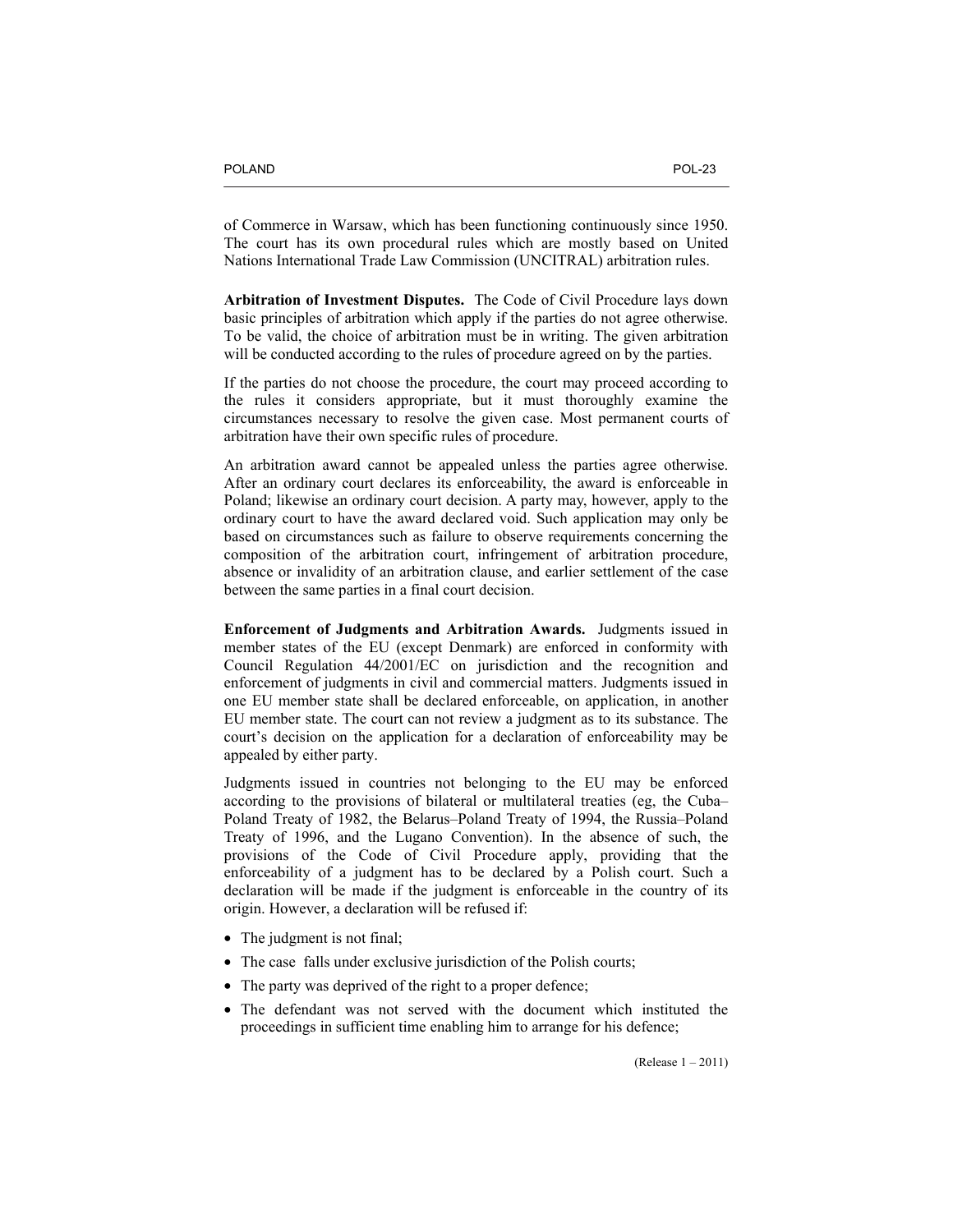- The subject matter of the case has been finally decided as to its substance by a Polish court or, in certain cases, by a court of another country;
- The court proceedings concerning the same subject matter between the same parties were initiated in Poland prior to the initiation before the foreign court; and
- The judgment violates the basic principles of Polish law.

Poland is a party to the New York Convention of 1958 on the Recognition and Enforcement of Foreign Arbitration Awards; consequently, arbitration awards made in countries parties to the Convention are enforced in conformity with the rules provided thereby. Enforcement of arbitration awards from countries not being parties to the Convention is enforced according to the provisions of the Code of Civil Procedure.

# **Sanctions for Injury to Investments**

## **Unilateral State Action for the Protection of Private Investment Abroad**

## *Freezing of Foreign-Owned Assets*

Freezing of foreign-owned assets through unilateral state action is provided for in the Act of 16 November 2000 on Combating Money Laundering and Terrorist Financing. The act implements Council Directive 91/308/EEC of 10 June 1991 on prevention of the use of the financial system for the purpose of money laundering as well as Directive 2001/97/EC of the European Parliament and of the Council of 4 December 2001 amending Council Directive 91/308/EEC on prevention of the use of the financial system for the purpose of money laundering — Commission Declaration.

However, the Constitution provides for protection of private property, and it enumerates the situations in which this civil liberty can be limited. In consequence, the law introducing measures related to freezing foreign-owned assets has to comply with the Constitutional provisions protecting private property.

# *Complaints to International Organisations*

The filing of complaints with international organisations is not provided for by Polish law, except for rules provided by *acquis communataire*, which is a part of Poland's internal legal order. However, Poland may file complaints with organisations it belongs to according to the procedure laid down by such organisations. The most important international organisations to which Poland belongs are:

• The European Union;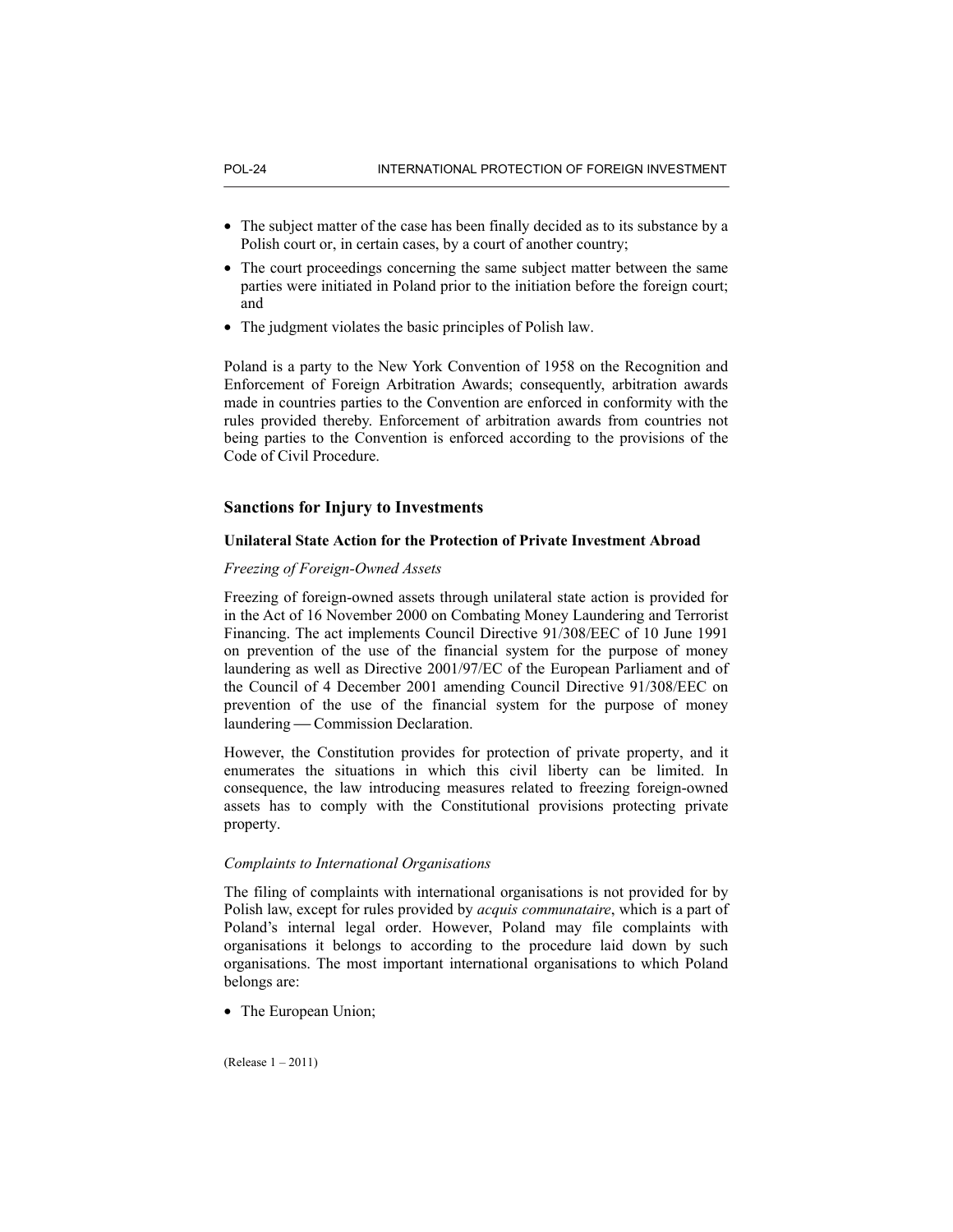- The World Trade Organisation;
- The United Nations;
- The Organisation for Economic Co-operation and Development;
- The North Atlantic Treaty Organisation;
- The Central European Free Trade Agreement;
- The Organisation for Security and Cooperation in Europe; and
- The Council of Europe.

# *Boycotts*

Boycotting is not regulated by Polish law; no state authority is responsible for these kinds of actions.

# **Multilateral Action**

This issue is a matter of Polish foreign policy and the rights and obligations resulting from membership in international organisations.